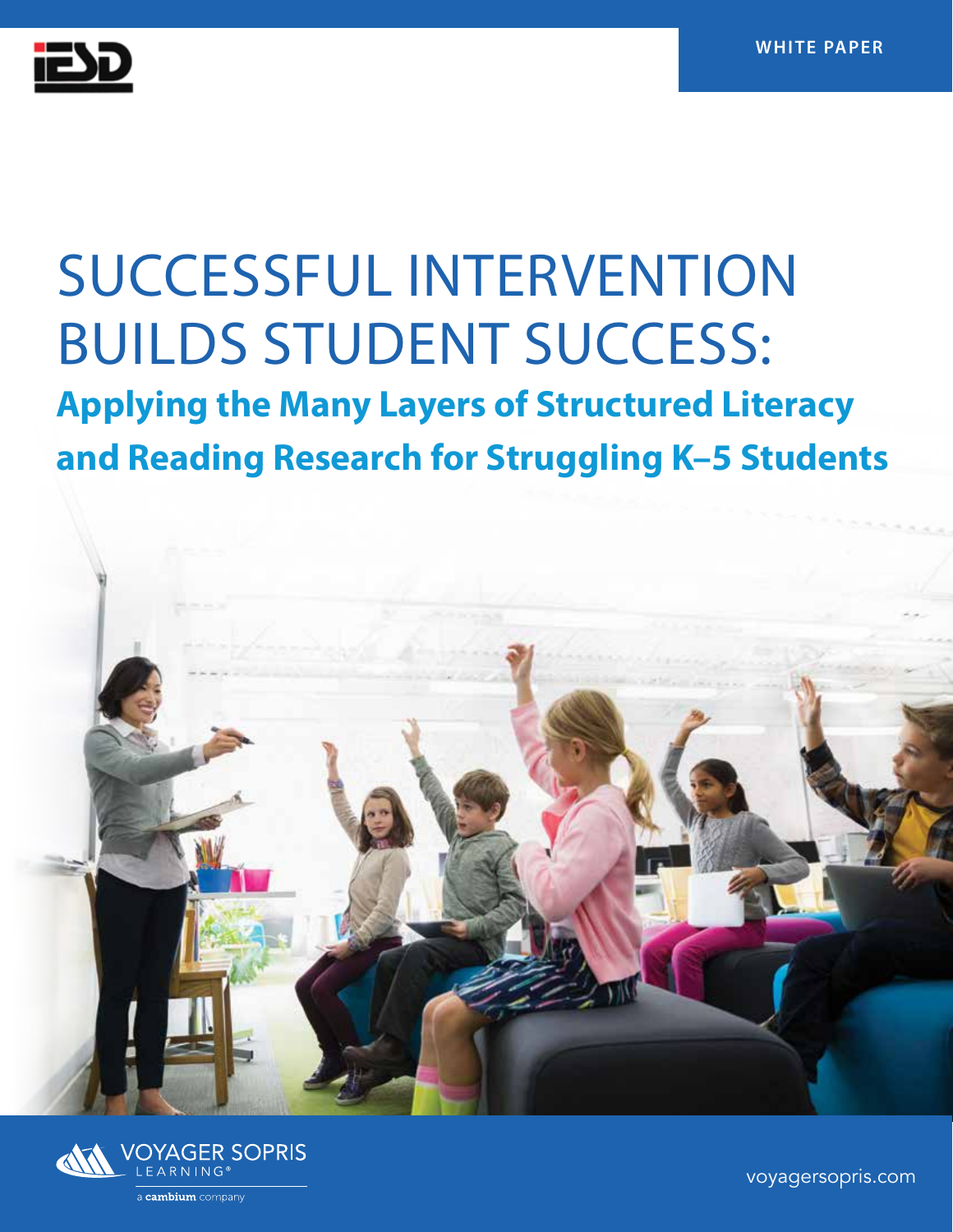Success in life can be foretold by success in school and reading achievement. Educators understand to build success, there must be a clear pathway toward that end goal. This paper highlights the path to success for our most struggling readers. How do we build success for students falling behind and struggling to read and understand grade-level text? How do we build teacher success for delivering the most effective reading content and strategies that will have the most positive outcomes for students? What impact does real-time diagnostic and prescriptive teaching have on teachers and students? How do we integrate these principals into daily intervention instruction?

The framework and instructional delivery in *Voyager Passport*® is a pathway to success for both teachers and students by providing:

- The most effective instructional strategies for literacy instruction and intervention for students in grades K–5
- Instruction beyond the core that includes 30 minutes of explicit, systematic intervention to accelerate growth
- Students with a variety of practice of skills they have been previously taught, as teachers model and provide guided support on priority skills
- Immediate feedback to eliminate any misconceptions and recommendations for re-teaching lessons impactful results to student learning
- Formative assessments and teacher guidance on differentiating instruction based on specific student need
- Content and instruction based on multiple meta-analyses and reviews of effective literacy instruction for all students to include:
	- o Structured Literacy approach recommended by the International Dyslexia Association (IDA)—for all students and especially for students who struggle with literacy
	- o National Reading Panel (NRP) and subsequent research on literacy instruction that confirms and expands on the NRP's five pillars of effective reading instruction: phonological/phonemic awareness, phonics, fluency, vocabulary development, and comprehension.
	- o Comprehensive research-based writing instruction and extra instructional time to help struggling readers improve, as recommended by current research-based best practices.

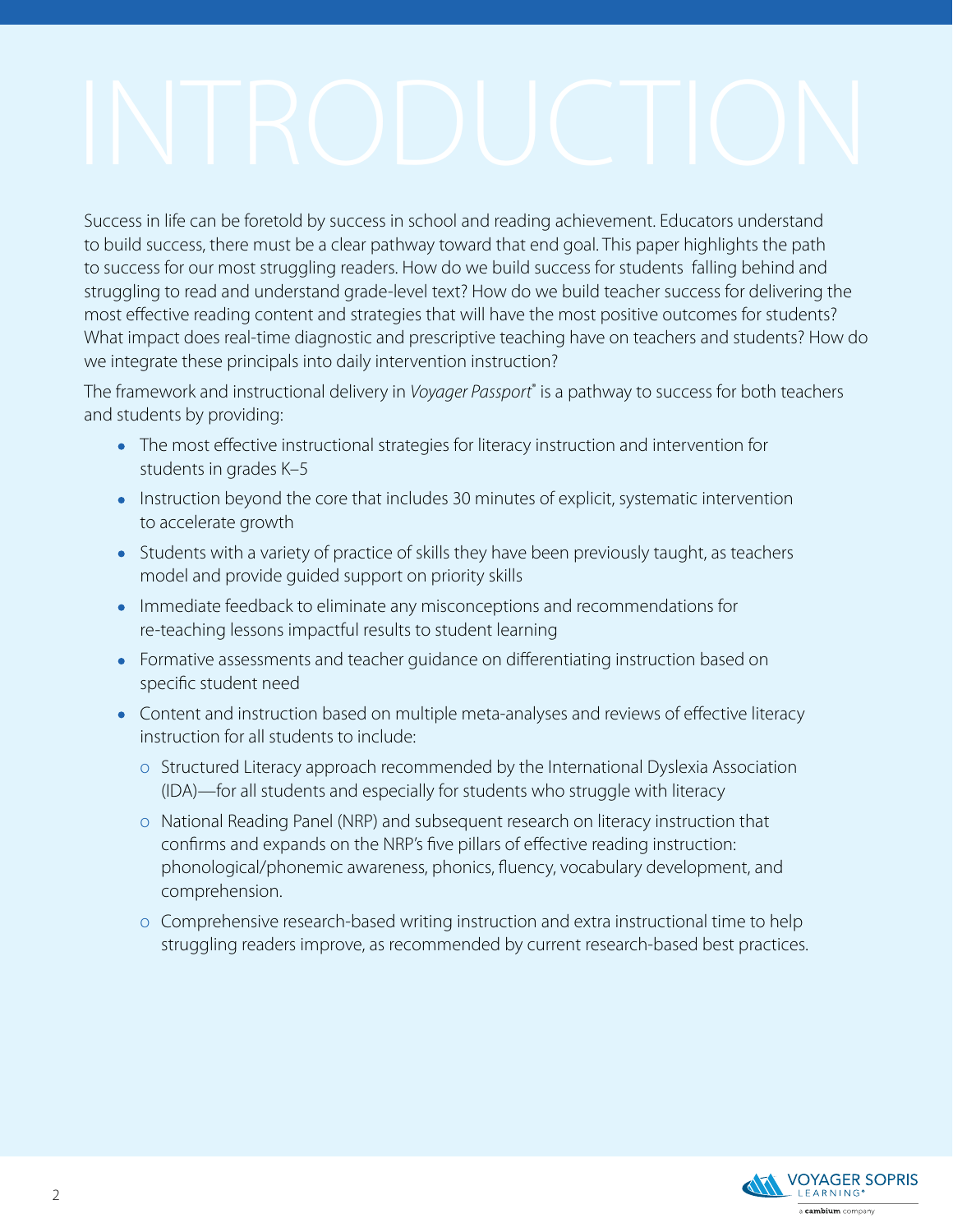#### **A guided pathway to navigate the remainder of this paper is detailed below in seven sections:**

|                         | <b>Executive Summary</b> —a top-level overview of Voyager Passport's alignment                                                                                                                                                                                           |
|-------------------------|--------------------------------------------------------------------------------------------------------------------------------------------------------------------------------------------------------------------------------------------------------------------------|
| $\overline{2}$          | Research Supporting a Structured Literacy Approach—which explains the<br>research-based approach recommended by the IDA $\ldots \ldots \ldots \ldots \ldots \ldots$                                                                                                      |
| $\overline{\mathbf{3}}$ | The National Reading Panel's Five Pillars of Effective Reading Instruction—<br>which presents research findings from the NRP and subsequent supporting                                                                                                                   |
|                         | Research About Comprehensive Writing Instruction for Struggling Writers-<br>which summarizes key findings of a meta-analysis about writing interventions for                                                                                                             |
| 5 <sub>5</sub>          | Research Support for Extra Instructional Time to Target High-Priority Skills<br>Gaps-which presents research-based recommendations from a What Works<br>Clearinghouse IES practice guide about how to effectively support struggling                                     |
| $6\phantom{1}6$         | How Voyager Passport Aligns to the Research-which presents a detailed<br>explanation of how the program aligns to the research summarized in each<br>previous section of the paper $\ldots \ldots \ldots \ldots \ldots \ldots \ldots \ldots \ldots \ldots \ldots \ldots$ |
|                         | <b>References</b> —a comprehensive list of sources reviewed for this paper 25                                                                                                                                                                                            |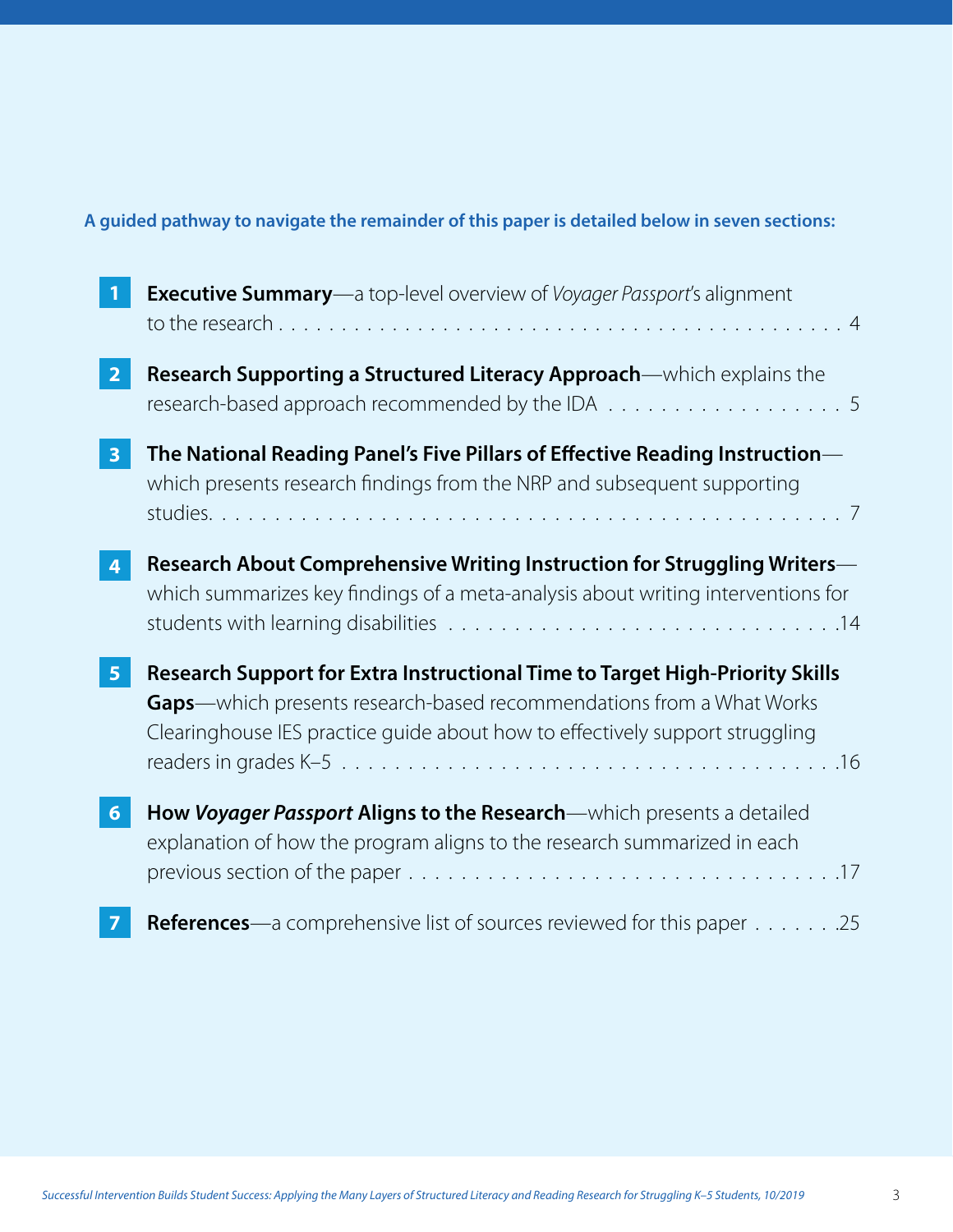## <span id="page-3-0"></span>**Executive Summary**

The design of *Voyager Passport* reflects decades of research establishing the most effective literacy instruction for all students and literacy interventions for struggling readers in grades K–5.

- *Voyager Passport* follows the research-based Structured Literacy approach recommended by the International Dyslexia Association (IDA, 2019) for all students and especially for students who struggle with literacy. The program incorporates a systematic, cumulative progression of daily literacy intervention lessons for grades K–5. Explicit instruction and guided practice are organized in multilesson, theme-based Adventures. The instructional design supports diagnostic teaching, as recommended by the IDA, including ongoing assessment to determine student mastery and skill-specific reteaching activities based on student mastery data.
- *Voyager Passport* incorporates the five critical skill areas of effective reading instruction recommended by the National Reading Panel (NICHHD, 2000) and subsequent research: phonological/phonemic awareness, phonics, fluency, vocabulary development, and comprehension. Instruction within these five NRP "pillars" reflects current research about effective strategies and practices.
- *Voyager Passport* provides comprehensive writing instruction that incorporates the three essential components identified in Gersten and Baker's (2001) meta-analysis about writing interventions for students with learning disabilities—(1) helping students learn the steps of the writing process, (2) helping them identify and understand the key dimensions of different types of writing, and (3) incorporating structural supports that provide frequent opportunities for peer and teacher feedback as students attempt to apply what they are learning about impactful writing. Helping students develop stronger writing skills is strongly linked to improved reading skills for at-risk students (Gersten & Baker, 2001).
- *Voyager Passport* offers a well-structured approach for providing extra instructional time to target high-priority skills gaps for struggling students, as recommended in a What Works Clearinghouse (WWC) IES practice guide (Gersten et al., 2009). Specifically, *Voyager Passport* provides for 30 minutes of additional, systematic, explicit literacy instruction and guided practice, four or five days per week.



*Voyager Passport offers a well-structured approach for providing extra instructional time to target high priority skills gaps for struggling students,(WWC, Gersten et al., 2009)*

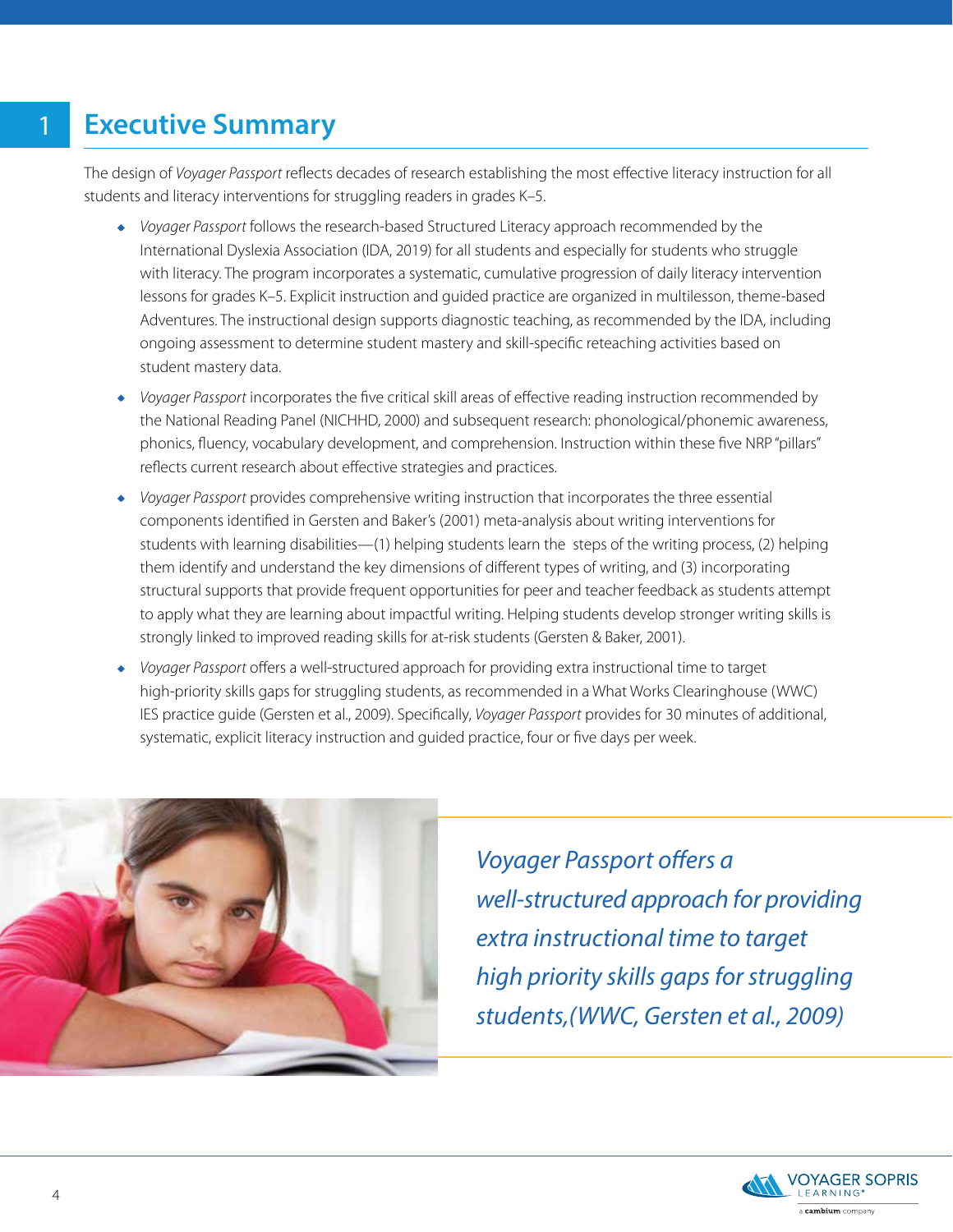## **Research Supporting a Structured Literacy Approach**

Structured Literacy is an approach to reading instruction recommended by the IDA—for all students and especially for students who struggle with literacy—"where teachers carefully structure important literacy skills, concepts, and the sequence of instruction, to facilitate children's literacy learning and progress as much as possible" (IDA, 2019, p. 6).

Structured Literacy provides a systematic and explicit approach that focuses on helping students learn to decode words and that provides support for learning the function and meaning of words. There is a substantial body of research demonstrating that this approach is more effective for all types of readers (IDA, 2015).

In the Structured Literacy approach, the following principles guide instruction:

<span id="page-4-0"></span>2

- A systematic approach to instruction should follow a logical order and be cumulative so each step is based on previously learned concepts
- Explicit instruction should cover all concepts and skills and should provide ongoing student-teacher interaction rather than expecting students to learn on their own
- Instruction should feature diagnostic teaching so the instruction is individualized and based on continuous assessment through informal observation and more formal measures. The goal is to develop automaticity so cognitive resources of the student can be freed up to focus on deeper comprehension skills.

These core principles of the Structured Literacy approach have been validated by researchers as being essential for teaching reading (IDA, 2019, citing multiple sources; NICHHD, 2000; NRC, 1998).

#### **Research Support for Structured Literacy**

The National Reading Panel (NRP) in its seminal analysis of research on reading (NICHHD, 2000), as well as additional research referenced below, found strong support for major components of a Structured Literacy approach, including teaching phonology/phonological awareness, sound-symbol association, syllable association, morphology, syntax, and semantics (learning the meaning of words) (IDA, 2015).

Research indicates that a Structured Literacy approach is effective for at-risk students, including students with dyslexia and other reading disabilities, and also for English language learners (IDA, 2019, citing Baker et al., 2014; Gersten et al., 2009; Kamil et al., 2008; Vaughn et al., 2006). Successful literacy instruction and intervention, especially for at-risk students, provides a strong core of highly explicit, systematic teaching of foundational skills such as decoding and spelling, as well

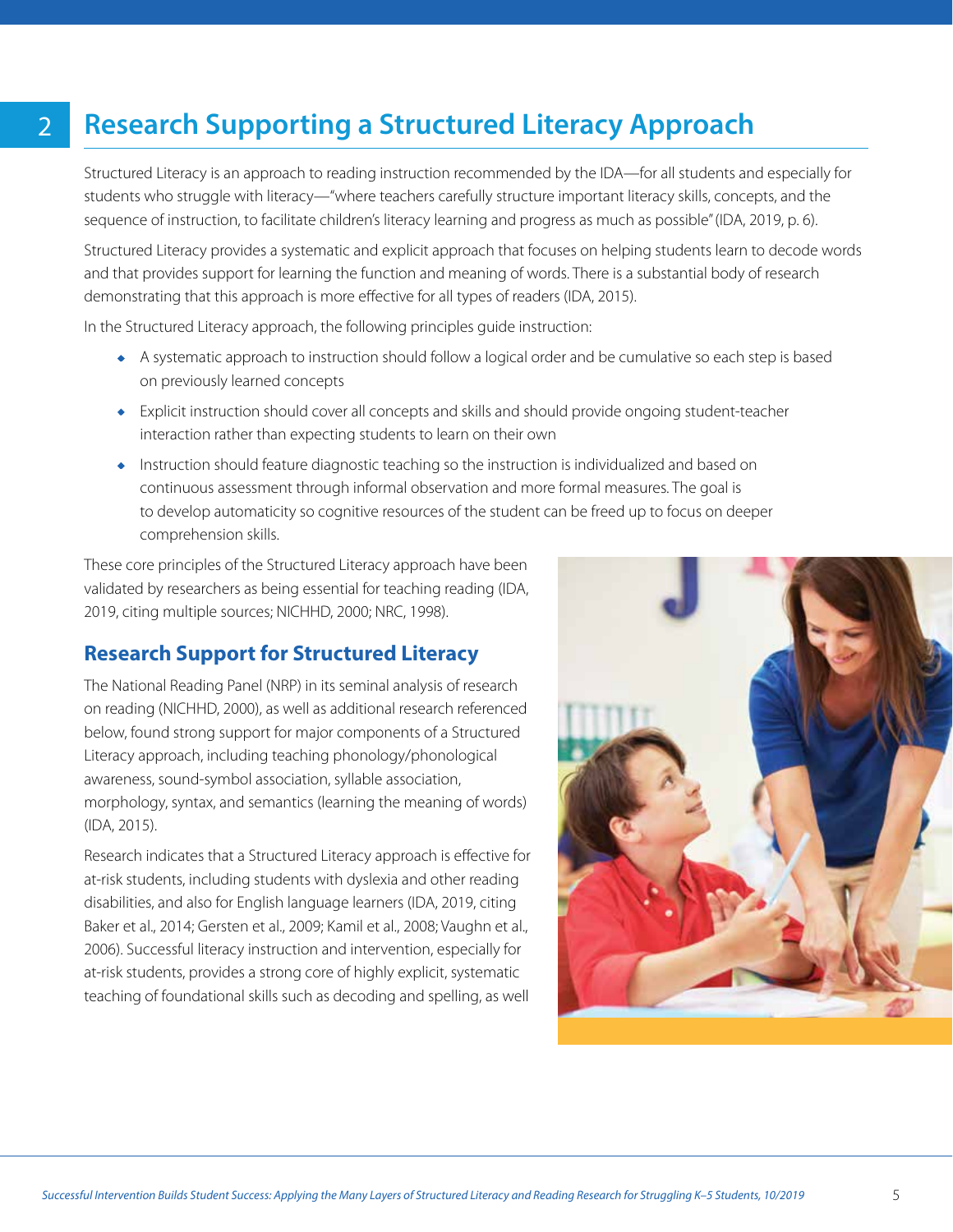as explicit teaching of other important components of literacy such as vocabulary, comprehension, and writing (Fletcher et al., 2018; Gersten et al., 2009; Graham et al., 2012; Torgesen, 2004).

Research indicates if more schools used features of Structured Literacy in their curricula, many children's literacy challenges would be prevented or overcome (Foorman et al., 2016; NICHHD, 2000). Research also suggests tiered interventions could be more effective if key features of Structured Literacy were incorporated (Gersten et al., 2009).

Because Structured Literacy encompasses systematic, cumulative, and explicit instruction, teachers are able to provide more support around areas of challenge specific to different types of struggling readers. Students with dyslexia can have challenges with phonemic awareness and phonological processing skills (IDA, 2019, citing Fletcher et al., 2018; Vellutino, Fletcher, Scanlon & Snowling, 2004) and thus can benefit from explicit instruction around their areas of challenge (IDA, 2019). Students with broad language disabilities and English learners can benefit from systematic instruction in the areas that address their specific challenges (IDA, 2019).



*Research indicates that a Structured Literacy approach is effective for at-risk students, including students with dyslexia and other reading disabilities, and also for English language learners (IDA, 2019, citing Baker et al., 2014; Gersten et al., 2009; Kamil et al., 2008; Vaughn et al., 2006).*

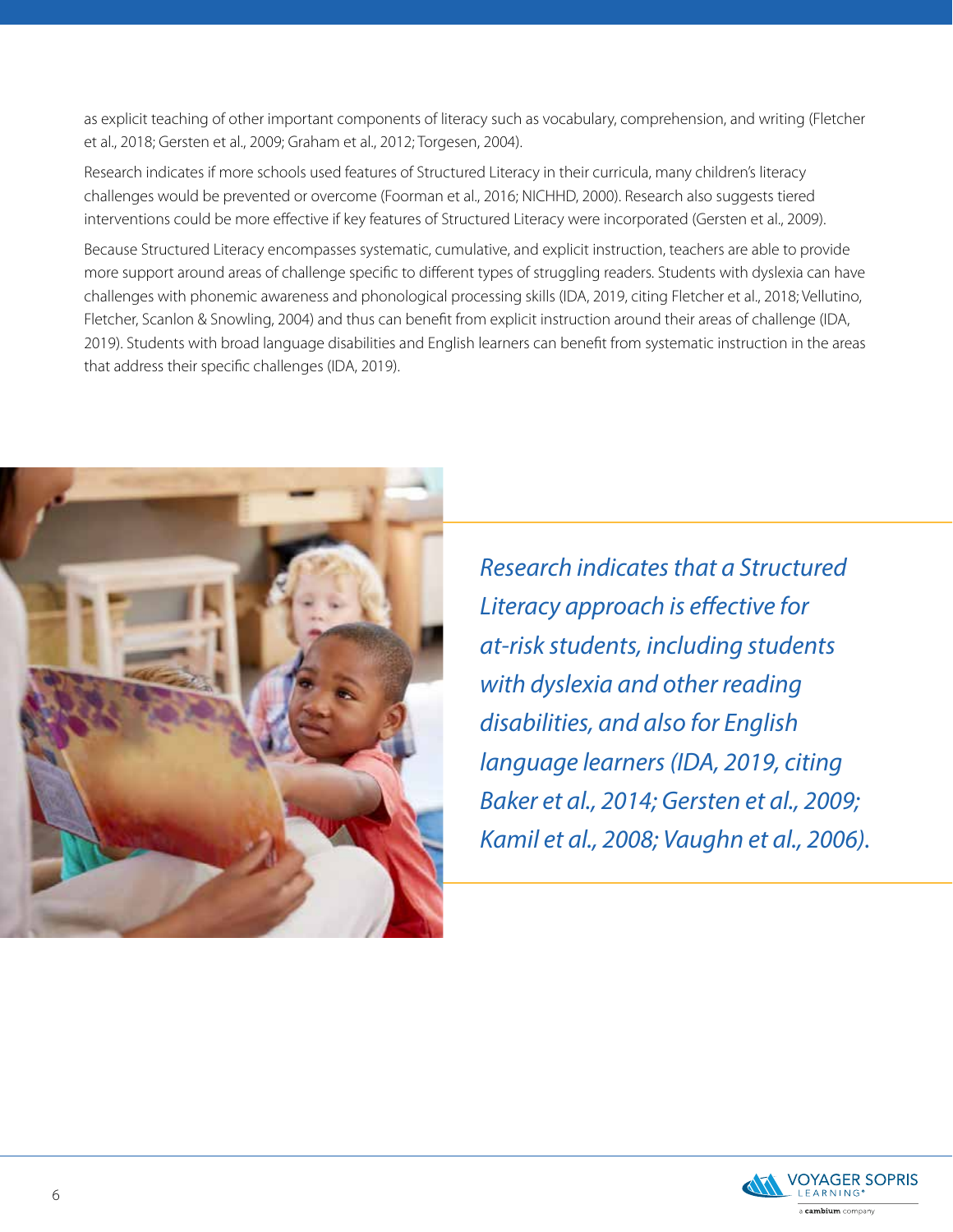## <span id="page-6-0"></span>**The National Reading Panel's Five Pillars of Effective Reading Instruction**

The NRP conducted a comprehensive review of the research about effective reading instruction and concluded that to be effective, the teaching of reading needs to include the following five pillars: phonological/phonemic awareness, phonics, fluency, vocabulary development, and comprehension (NICHHD, 2000). Since the publication of the NRP report, additional research has confirmed and expanded about the understanding of the effectiveness of each of these components. The following sections summarize the body of research that provides support for each of the NRP's five pillars of effective reading instruction.

#### **Phonological/Phonemic Awareness**

Phonological awareness is the ability to attend to the sounds of language, as distinct from its meaning (NRC, 1998). It is comprised of two levels: phonological sensitivity, meaning a "conscious awareness of larger, more salient sound structures within words, including syllables and sub-syllabic elements (onsets and rimes)" and phonemic awareness, meaning explicit awareness of the individual phonemes—the distinct units of sound—that comprise spoken words (Brady, 2012, p. 20).

In their meta-analysis of the research about teaching reading, the NRP found "teaching children to manipulate the sounds in language helps them learn to read." The NRP found effect sizes ranging from small to large with the majority of effect sizes falling into the moderate range. The positive effects of phonemic awareness training were apparent after training had ended, helping children decode new words and remember how to read known words (NICHHD, 2000, p. 2–5).

Research conducted following the NRP report stresses the most critical skills to focus on when teaching phonological awareness are blending phonemes (putting sounds together to form words) and segmenting phonemes (breaking words apart into their component sounds). Schuele and Boudreau (2008) carried out an extensive review of research about the development of phonological awareness and concluded learning to blend sounds and segment words were crucial for helping children learn to read and spell. Their review of the research indicated this was especially important for helping struggling students learn to read. Other researchers have found difficulty learning to blend and segment words was predictive of future reading problems (Scarborough & Brady, 2002).

A comprehensive research review about helping children effectively develop phonological awareness concluded there is clear support for having children learn larger units of sound (larger than the phoneme) and this learning should be accomplished first, followed by more formal instruction on phonemes (Goswami and Bryant, 2016). Research also confirmed there was a natural continuum of phonological

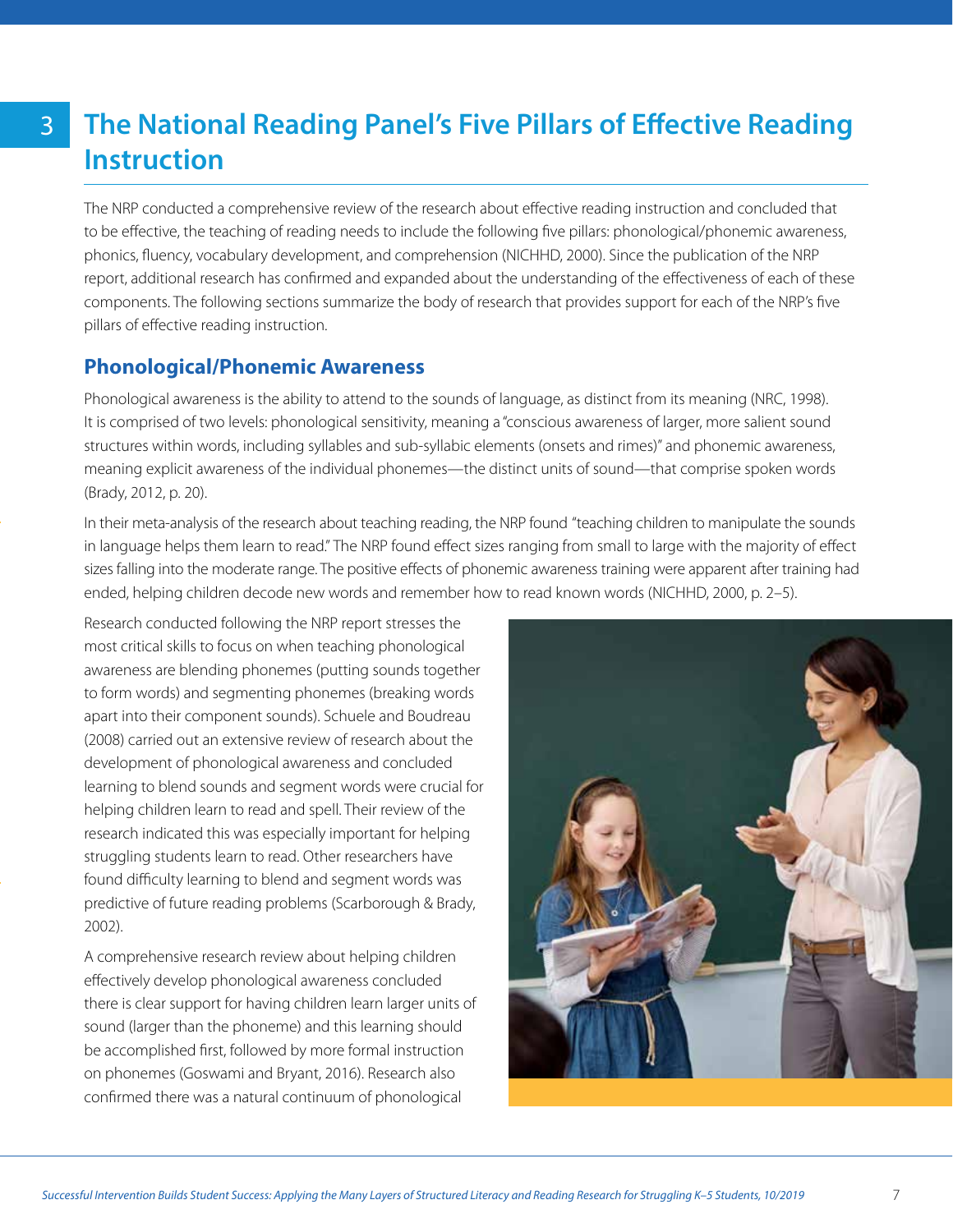ability in children that begins with word-level skills followed by syllable, rime, and then phoneme-level skills. (Goswami & Bryant, 2016, citing Anthony et al., 2002).

**Linking PA with phonics.** It has also been clearly established linking phonemic awareness with explicit phonics instruction greatly improves the development of reading and spelling. The NRP concluded teachers should begin by teaching phonemic awareness skills, but then quickly link this instruction to learning letter sounds. It reported instruction that taught children to manipulate phonemes using letters created effect sizes almost twice as large as instruction that taught children without letters (NICHHD, 2000). The National Early Literacy Panel (NELP) carried out a meta-analysis that confirmed the NRP findings. It concluded the effects of phonemic-awareness training were enhanced when they were combined with simple phonics tasks (NELP, 2008).

In a What Works Clearinghouse (WWC) practice guide for teachers, Foorman et al. (2016) reviewed the research and consulted with experts about the most effective ways to develop foundational literacy skills. The WWC recommendation relative to teaching phonemic awareness was for teachers to help students: "Develop awareness of the segments of sounds in speech and how they link to letters" (p. 2). The WWC advised teachers to guide students to recognize and manipulate segments of sound in speech, and especially to use word-building activities to connect student understanding of letter-sound relationships with phonemic awareness (Foorman et al., 2016).

#### **Phonics**

Teaching phonics involves focusing on the acquisition of letter-sound correspondences to support reading and spelling. As children better understand the correspondences between sounds and letters, and between sounds and letter combinations, they are then better equipped to take on the more challenging tasks of decoding and encoding words.

The NRP found strong evidence in support of phonics instruction that is explicit and systematic (NICHHD, 2000). Explicit phonics instruction means the teacher provides clear and precise instruction, and systematic phonics instruction means the teacher has a specific plan or sequence for introducing letter-sound relationships (Kilpatrick, 2015). The NRP recommended systematic and explicit approaches to phonics include "a planned, sequential introduction of a set of phonic elements along with teaching and practice of those elements" and "the identification of a full array of letter-sound correspondences" (NICHHD, 2000, pp. 2–89, 2–99).



*The NRP report indicates systematic and explicit instruction in phonics is the most effective way to ensure reading growth (Berninger et al., 2003; Boyer & Ehri, 2011; Henry, 2003).*

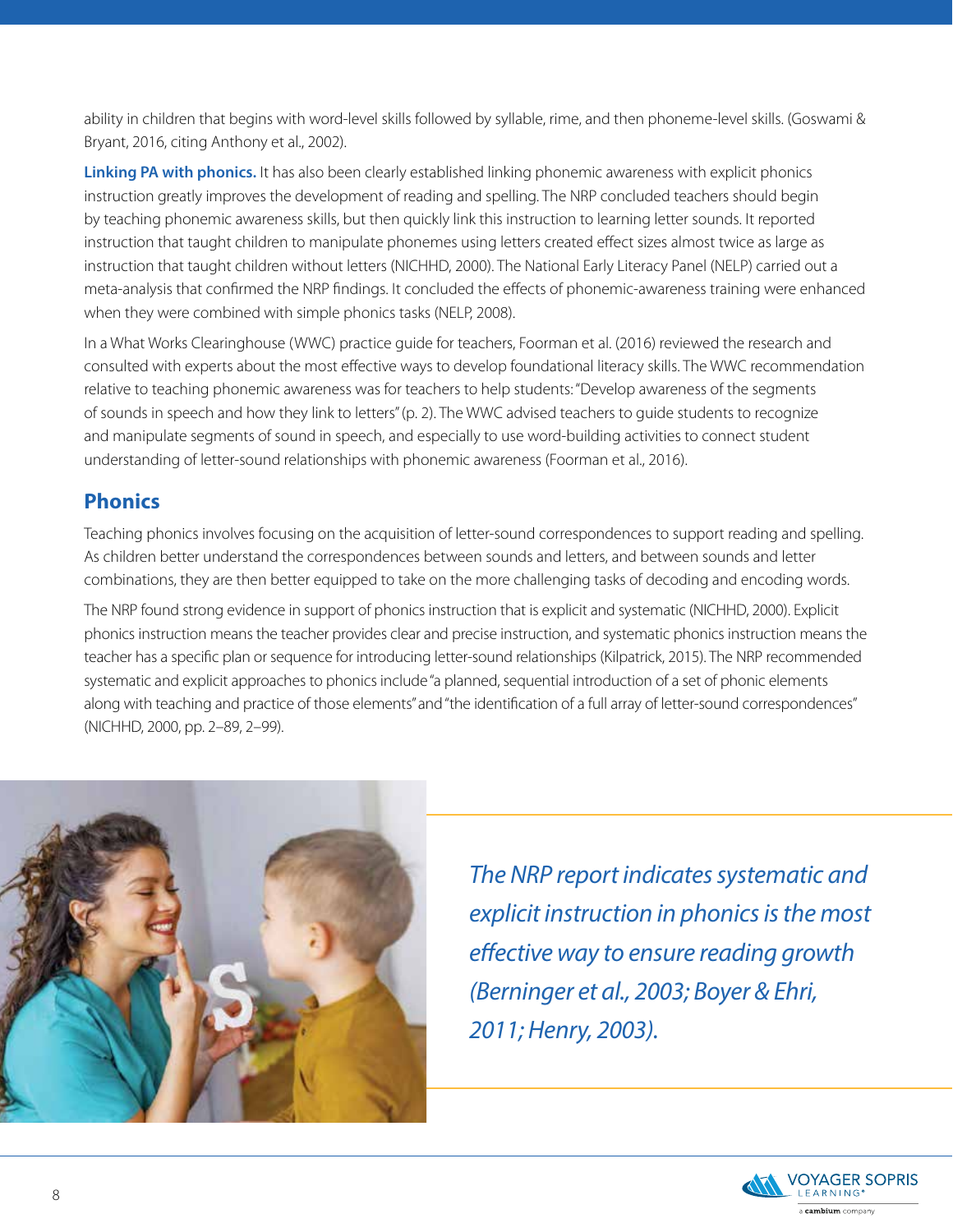| Word Families List 3 short 1 |                                              |                |              |  |  |
|------------------------------|----------------------------------------------|----------------|--------------|--|--|
| οil                          | <b>IP</b><br>$\overline{\phantom{a}}$<br>dip | $-$ in<br>am   |              |  |  |
|                              | hip                                          |                |              |  |  |
|                              | lip<br>rip                                   | Kin            | Q.<br>$\sim$ |  |  |
|                              | sip                                          | 93 Y B<br>film | $J_{1}$      |  |  |
| 计手                           | tip<br>zip                                   | Wittl          | mil          |  |  |
| sit                          | trip                                         | twin<br>ilbio, | pi<br>Wi.    |  |  |
| W<br>quit                    | Hip                                          | chin           | dri          |  |  |
|                              | ship                                         | shin.          | cni          |  |  |

Further research following publication of the NRP report indicates systematic and explicit instruction in phonics is the most effective way to ensure reading growth (Berninger et al., 2003; Boyer & Ehri, 2011; Henry, 2003).

**Specific phonics approaches.** The NRP found using synthetic phonics instruction—the explicit teaching of letter-sound correspondences and then the blending of sounds to form words—resulted in improved reading abilities and that effect sizes of these interventions were larger than other comparison interventions. In addition, the NRP found reading programs that combined synthetic phonics with a focus on larger-units also produced positive results (NICHHD, 2000, citing Lovett et al., 2000).

Following the NRP report, a U.S. Department of Education teacher practice guide recommended teaching students to blend letter sounds and sound-spelling patterns from left to right to sound out a "recognizable pronunciation." The Department of Education advised teachers to begin with simple consonant-vowel-consonant (CVC) words students already know and then show students how to blend the sounds while providing feedback as they work toward independence and gradually progress to new and longer words (Foorman et al., 2016, p. 23).

**Teaching both decoding and encoding.** Research shows that to become proficient readers and writers, early readers need to learn decoding and encoding skills. Helping children understand sound-symbol connections by learning the visual-to-auditory relationship between letters and sounds is essential for learning to read (decoding) and learning the auditory-to-visual relationship is needed to write words (encoding). In a review of research in this area, Foorman et al. (2016) concluded there is strong evidence for teaching decoding and encoding skills, especially in grades K–3.

Weiser and Mathes (2011) conducted a review of the research about effective instruction for learning to decode and encode words and noted that research is especially strong in support of teaching encoding skills to students who are at risk of literacy failure. They found learning to manipulate phoneme-grapheme correspondences enhances literacy performance and there is a synergistic relationship in using encoding and decoding instruction. Weiser and Mathes conclude there are long-term benefits from teaching children encoding beginning in kindergarten.

**Pairing phonics instruction with reading texts.** Research conducted by Adams (1990) found systematic instruction in phonics is more effective for all readers—struggling through advanced—when it is paired with the reading of meaningful, connected text. The NRP verified Adams' research (NICHHD, 2000), and later research confirmed the NRP review (Brady, 2012, Dehaene, 2009; Moats, 2012; Strickland, 2011). The What Works Clearinghouse recommends starting early with daily reading of connected texts as soon as students can identify a few words (Foorman et al., 2016).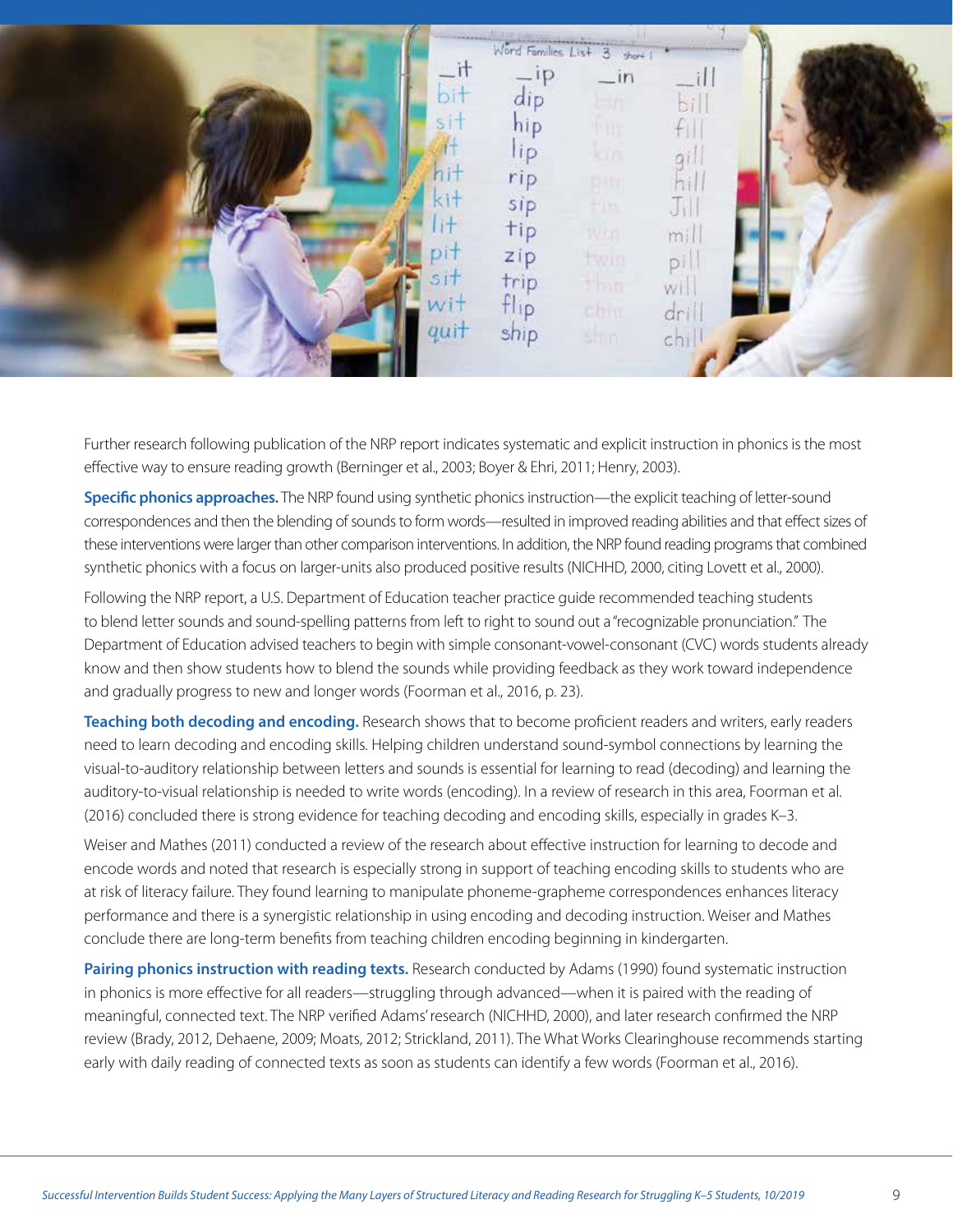#### **Fluency**

The NRP defines fluency as the ability to read text with speed, accuracy, and proper expression (NICHHD, 2000). Fluent readers are able to focus on comprehension without directing large concentrations of cognitive processing resources to decoding words. The NRP notes fluency is a precursor to comprehension and is frequently overlooked in classroom instruction (NICHHD, 2000).

The National Assessment of Education Progress estimated 40 percent of fourth grade students in the U.S. were deficient in using proper expression and syntax in their reading and 25 percent of students read with less than 95 percent accuracy. Proper expression, syntax, and accuracy are key components of reading fluently (Daane et al., 2005).

**Guided oral reading to improve fluency.** The NRP analysis found clear research support for repeated oral reading with feedback and guidance, which has been shown to have a positive effect on fluency (NICHHD, 2000). Before students have the necessary skills to read connected text, fluency instruction should include the building blocks of reading, including letters or sounds and reading regular and sight words automatically. Once students can read connected text, guided instruction in the form of oral reading using choral, echo, and repeated reading with feedback are effective practices for improving fluency and reading achievement (Chard, Vaughn, & Tyler, 2002; Homan, Klesius, & Hite, 1993; NICHHD, 2000). Developing fluency in reading requires practice, and repeated readings can improve reading and also lead to improvement in decoding, reading rate, and comprehension (Kuhn & Stahl, 2000; NICHHD, 2000).

#### **Vocabulary Development**

Vocabulary development is at the root of learning any language. It entails learning the meaning of new words and concepts in different contexts. Teaching students to learn new words involves providing explicit instruction about important words from text and helping them learn strategies to independently learn new words. As texts increase in complexity, students need strategies to continue to expand their oral and written vocabulary abilities (Kamil et al., 2008; Loftus-Rattan & Coyne, 2013).



*Expanding the size and depth of a student's vocabulary is linked to higher levels of reading comprehension (Adolf & Perfetti, 2014; Kamil et al., 2008; Rasinski et al., 2011, citing multiple sources).*

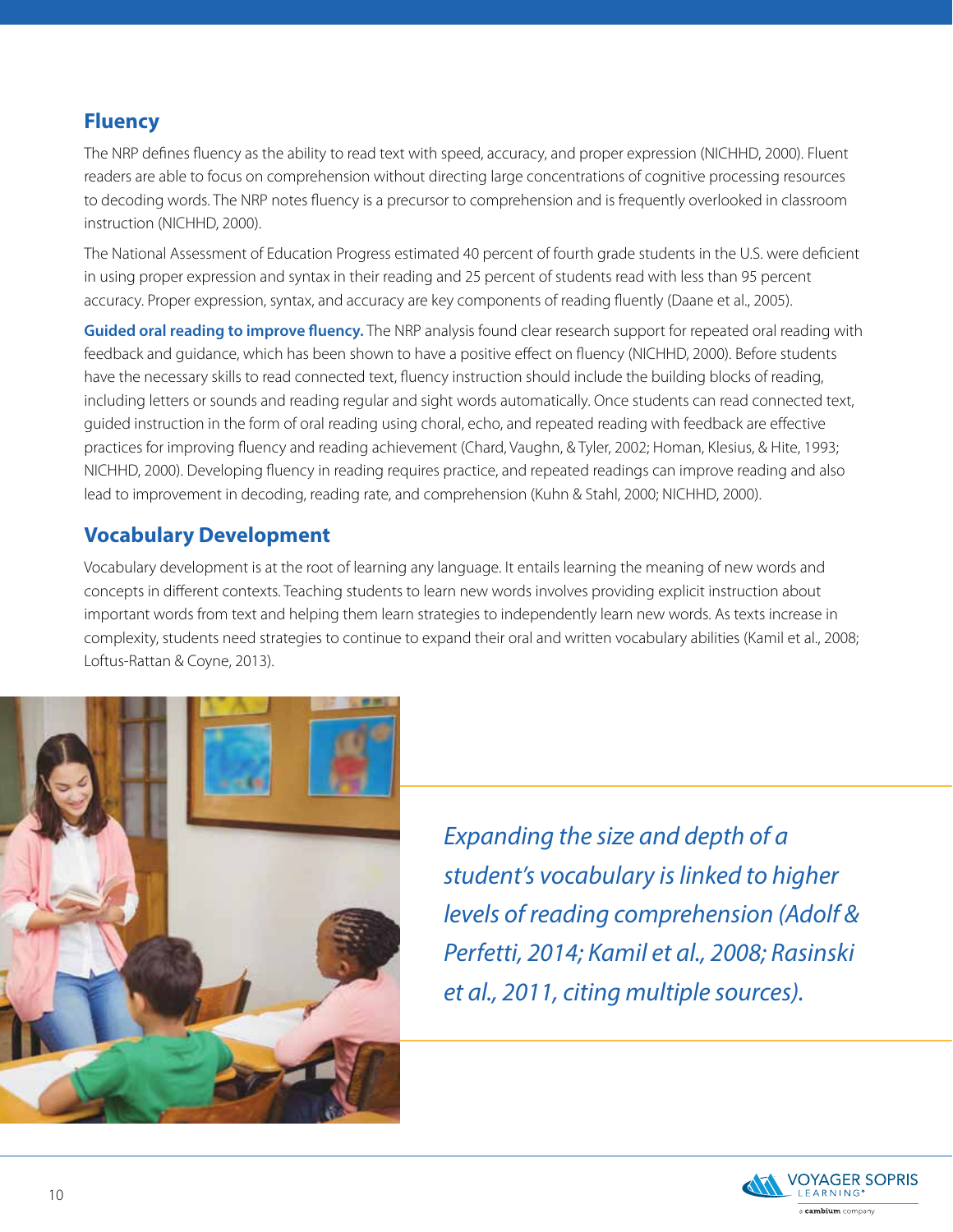*Teacher-directed, explicit reading comprehension instruction should include the use of modeling, thinking aloud, questioning, summarizing, and other techniques that promote active construction of meaning (Moats, 2005).*



The NRP identified vocabulary instruction as an essential skill students need to improve reading performance (NICHHD, 2000). Research conducted after the NRP report confirms expanding the size and depth of a student's vocabulary is linked to higher levels of reading comprehension (Adolf & Perfetti, 2014; Kamil et al., 2008; Rasinski et al., 2011, citing multiple sources).

Conclusive research reported explicit vocabulary instruction in the early grades results in children learning more words (Graves & Silverman, 2011, citing Beck & McKeown, 2007). Explicit instruction about word meaning can be provided in many different ways: teachers can explain the meaning of a word, give students examples of a word in different contexts, assist students with word choice when writing, and ask children to give examples of how to use words.

Providing explicit instruction, focusing on important words from text, helping students learn strategies to independently decipher word meanings, and gradually increasing the complexity of student word learning enables students to read more complex and grade-appropriate text (Kamil et al., 2008; Loftus-Rattan & Coyne, 2013). In an extensive review of the research about vocabulary instruction, researchers verified the effectiveness of using explicit instruction to help children learn new words (Butler et al., 2010). Explicit vocabulary instruction has been found to be particularly effective in teaching struggling readers (Lehr, Osborn, & Hiebert, 2004).

**Rich and multiple contexts.** The NRP report indicated learning new vocabulary words within rich and multiple contexts is effective in helping children increase their word learning. The authors concluded that though some time needs to be devoted to direct instruction about vocabulary, it is vital and more motivating for students to spend time learning vocabulary in rich and multiple contexts. The NRP stated: "Repetition, richness of context, and motivation may… add to the efficacy of incidental learning of vocabulary" (NICHHD, 2000, p. 4–4).

Using rich texts providing different types of content helps students learn new vocabulary, whereas solely relying on isolated word drills is insufficient. Research following the release of the NRP report confirms that ideally, explicit instruction should be combined with using rich contexts. The findings indicated this held true for all students: those with learning disabilities and those without identified challenges (Biemiller, 2011).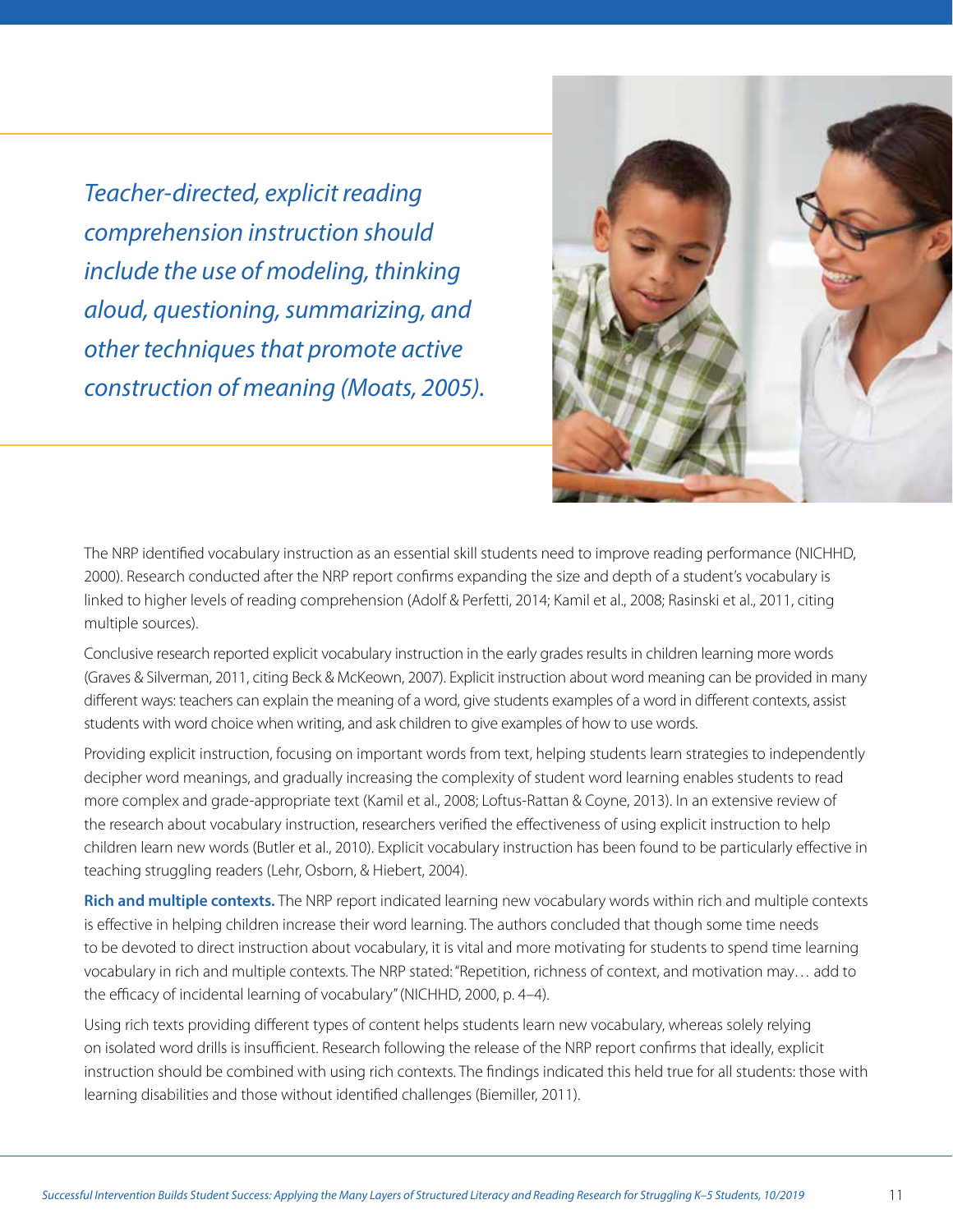

**Teaching roots, prefixes, and suffixes.** Researchers of vocabulary development found an effective strategy to teaching students word meaning was to teach morphology, namely the use of clues found in the structure of a word itself, such as word roots, prefixes, and suffixes (Baumann et al., 2012). A review of recent research about vocabulary instruction found support connecting the learning of morphology to increases in reading comprehension (Graves & Silverman, 2011, citing multiple resources).

**Teaching use of context clues.** Another strategy, teaching students to use context clues in addition to simply providing word definitions, helps children develop a greater depth of knowledge (Graves & Silverman, 2011). The effectiveness of teaching students to use context clues with vocabulary development has been confirmed by a large body of research (Baumann et al., 2012; Graves & Silverman, 2011, citing multiple sources).

Vocabulary development for English language learners (ELLs). ELLs benefit from the same strategies for vocabulary development as those that are effective with English speakers (Graves & Silverman, 2011, citing August, Carlo, Dressler, & Snow, 2005). Additional strategies have also been found to be particularly helpful for English language students, e.g., showing children pictures and real objects that represent words, and practicing pronunciation of words on multiple occasions (Graves & Silverman, 2011, citing multiple sources).

#### **Comprehension**

Comprehension, the ability to understand and gain meaning from language, is closely related to a student's background knowledge. The National Research Council (NRC, 1998) asserted a child needs both background knowledge and conceptual sophistication to understand the meaning of a text. Students extract meaning as well as construct meaning as they build representations and gain new meaning (Snow & Sweet, 2003). Comprehension abilities are the direct result of active reading in which readers think about their reading, making connections and inferences to understand text.

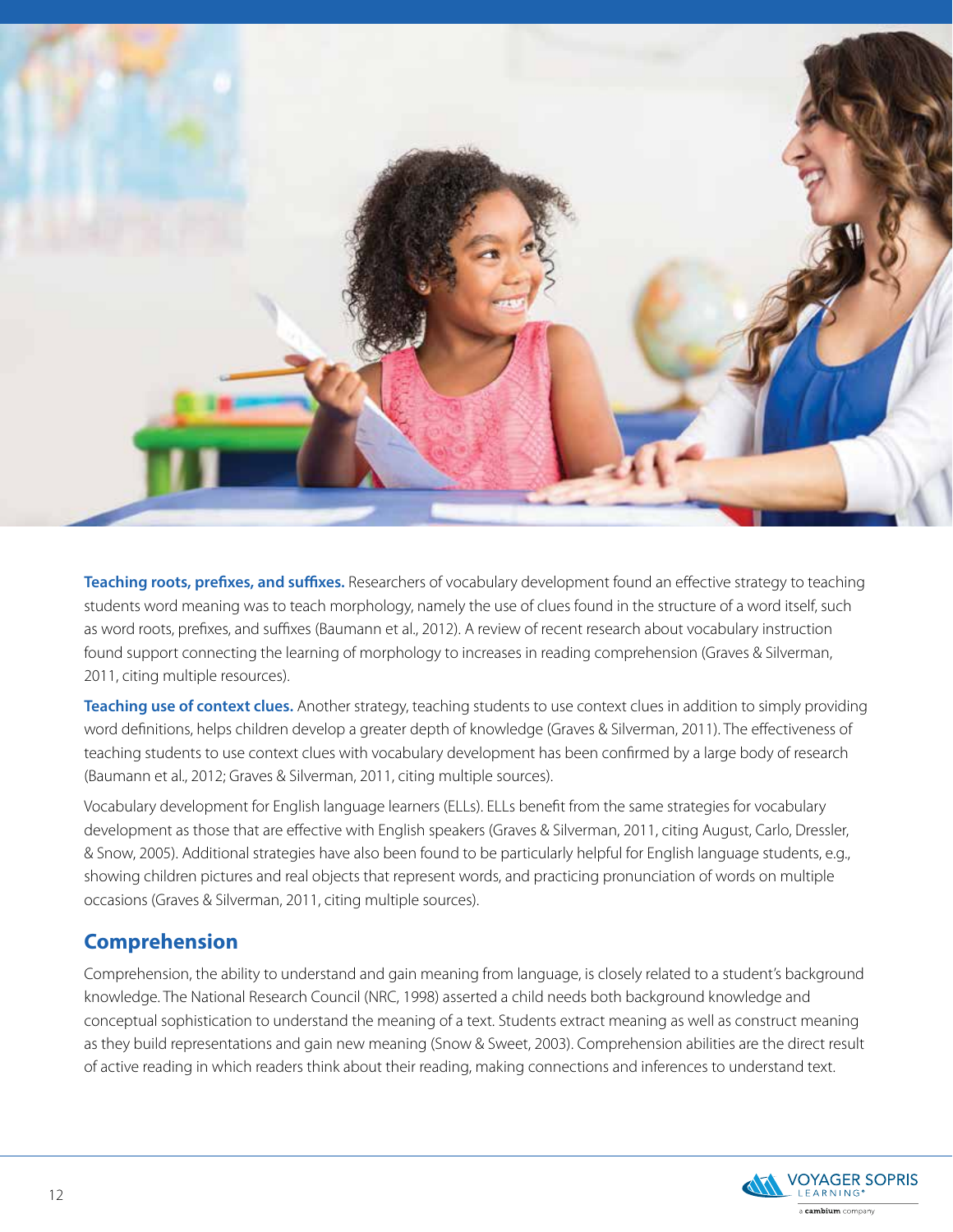<span id="page-12-0"></span>**Multiple strategies instruction.** The NRP found helping students learn specific cognitive strategies and guiding students to reason strategically when challenges occur can result in improved reading comprehension. The NRP concluded teaching different reading comprehension strategies is effective and results in increased understanding and retention of texts, and instruction about the flexible use of multiple strategies is effective in teaching comprehension (NICHHD, 2000).

Research about comprehension following the NRP report has confirmed the effectiveness of explicit teaching of multiple strategies. It is recommended students be taught to distinguish the elements of narrative and expository text and to apply specific comprehension strategies, including self-monitoring their own reading (metacognition), previewing the text and making predictions; organizing and retelling information presented; recognizing story structure; generating questions about the text; identifying main ideas and summarizing text passages; engaging in self-questioning and visualization; and confirming or revising predictions (Carlisle & Rice, 2002; NICHHD, 2000; Pressley & Wharton-McDonald, 1997; Rosenshine, Meister, & Chapman, 1996).

Teacher-directed, explicit reading comprehension instruction should include the use of modeling, thinking aloud, questioning, summarizing, and other techniques that promote active construction of meaning (Moats, 2005). In addition, increasing the amount of time spent in reading appropriate level texts with teacher supports or scaffolds results not only in improved word reading but in comprehension as well (Kuhn et al., 2006).

**Multiple genres and engaging texts.** Researchers Roskos and Newman recommend instruction should include having students read from multiple genres to build comprehension skills. Reading storybooks can "convey information in ways that spark children's imagination and thought processes" and reading narratives and informational texts provide students with opportunities to build content knowledge and develop vocabulary (Roskos & Neuman, 2014, p. 508).

Literacy experts recommend texts be carefully selected to increase student motivation and engagement, which can result in higher levels of reading comprehension. Motivation helps increase student perseverance, especially when reading difficult or challenging texts, and increased engagement can also help students improve their use of strategies when approaching a text, which can boost reading abilities. (Robertson et al., 2014, citing Alexander, 2005; Taboada, Tonks, Wigfield, & Guthrie, 2008/2009). In addition, choosing texts students are interested in—texts that include intriguing characters and captivating stories—helps motivate students to read more. Greater time spent reading can foster greater comprehension (Robertson et al., 2014).

**Interspersing comprehension questions.** Based on more than a decade of study, Beck and McKeown (2006) developed an effective approach to help boost reading comprehension that incorporates questions designed to anticipate likely comprehension challenges. While traditional reading instruction often requires students to complete the reading of a text followed by answering comprehension questions, Beck and McKeown recommend interspersing comprehension questions throughout the reading of a text. In their research, they discovered that having students read the entire text was problematic, because as students encountered challenges while reading a text, they could develop misconceptions or feel lost. Interspersing questions during the reading process helps students stay on track and results in greater understanding of each section of a text. This strengthens and "settles local understanding" so "global understandings" can be solidified (Beck & McKeown, 2006, pp. 31–32).

**Using graphic organizers.** Graphic organizers can also be used to help boost comprehension by representing visually the meanings and relationships of the ideas being conveyed by a text. The NRP reviewed 11 research studies about graphic and semantic organizers and found these tools helped students increase comprehension and resulted in greater understanding and memory of the content (NICHHD, 2000).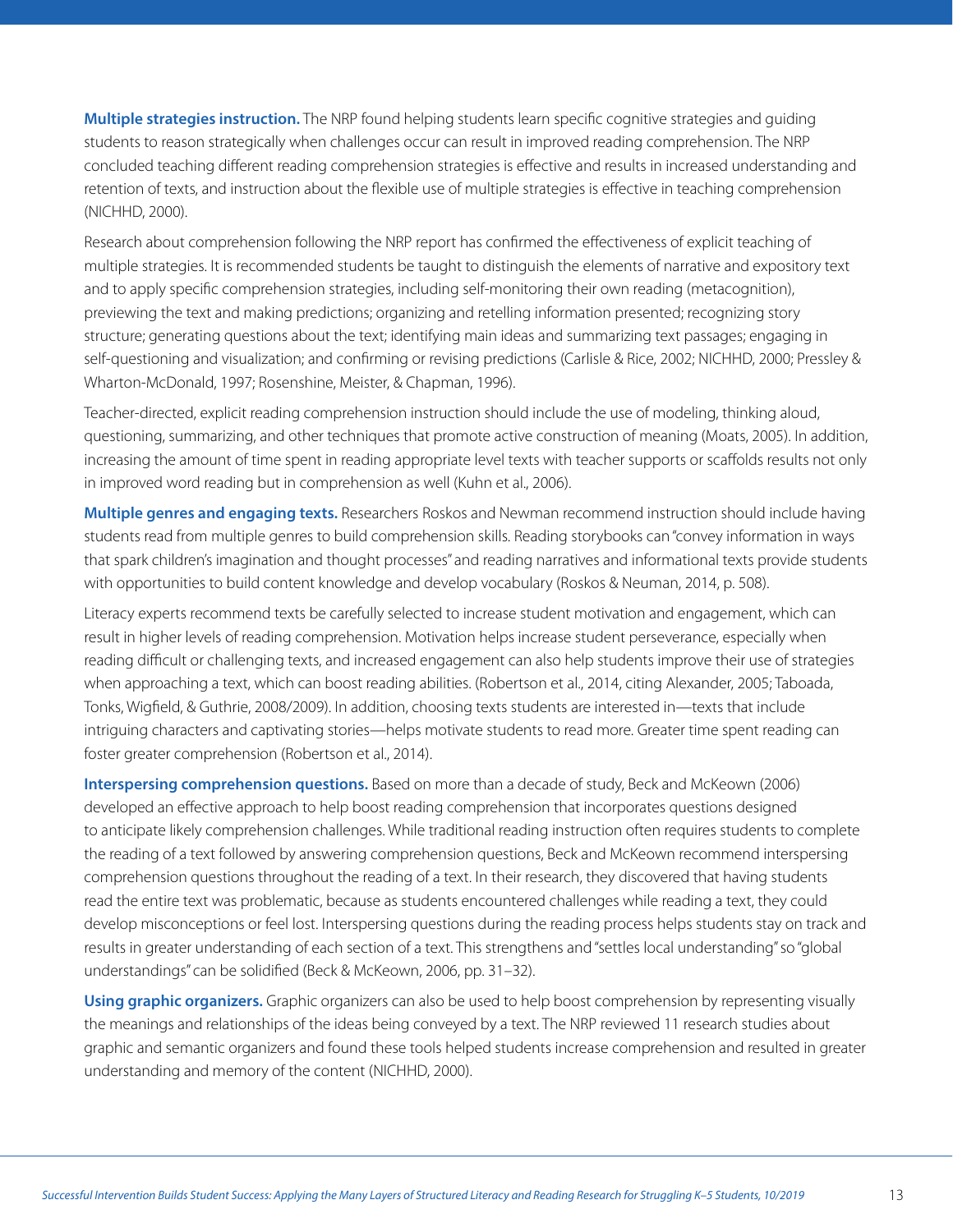## **Research About Comprehensive Writing Instruction for Struggling Writers**

A meta-analysis of writing interventions for students with learning disabilities found that to be effective, there must be explicit teaching of the following three components:

- "The steps of the writing process"
- "The critical dimensions of different writing genres"
- "Structures for giving extensive feedback…from either teachers or peers" (Gersten & Baker, 2001, p 251).

Helping struggling students improve their writing skills is linked to improved reading skills (Gersten & Baker, 2001). In their meta-analysis, Gersten and Baker focused on interventions that addressed writing content, which they found to be especially effective for students with learning disabilities, rather than interventions addressing writing mechanics (Gersten & Baker, 2001).

Gersten and Baker established the scope of their meta-analysis as reviewing and analyzing studies focused on the teaching of "expressive writing," which is defined as "writing for the purpose of displaying knowledge or supporting self-expression (Gersten & Baker, 2001, citing Graham & Harris, 1989). The goal of expressive writing is to develop writers who are "self-regulating"—that is, writers who can analyze task requirements, verbalize goals, and adapt or create strategies to accomplish their writing assignments. Self-regulating writers are able to monitor their progress throughout the writing process, and adapt and adjust strategies as needed to meet their objectives (Gersten & Baker, 2001, citing Butler et al., 2000).



*Helping struggling students improve their writing skills is linked to improved reading skills (Gersten & Baker, 2001).*

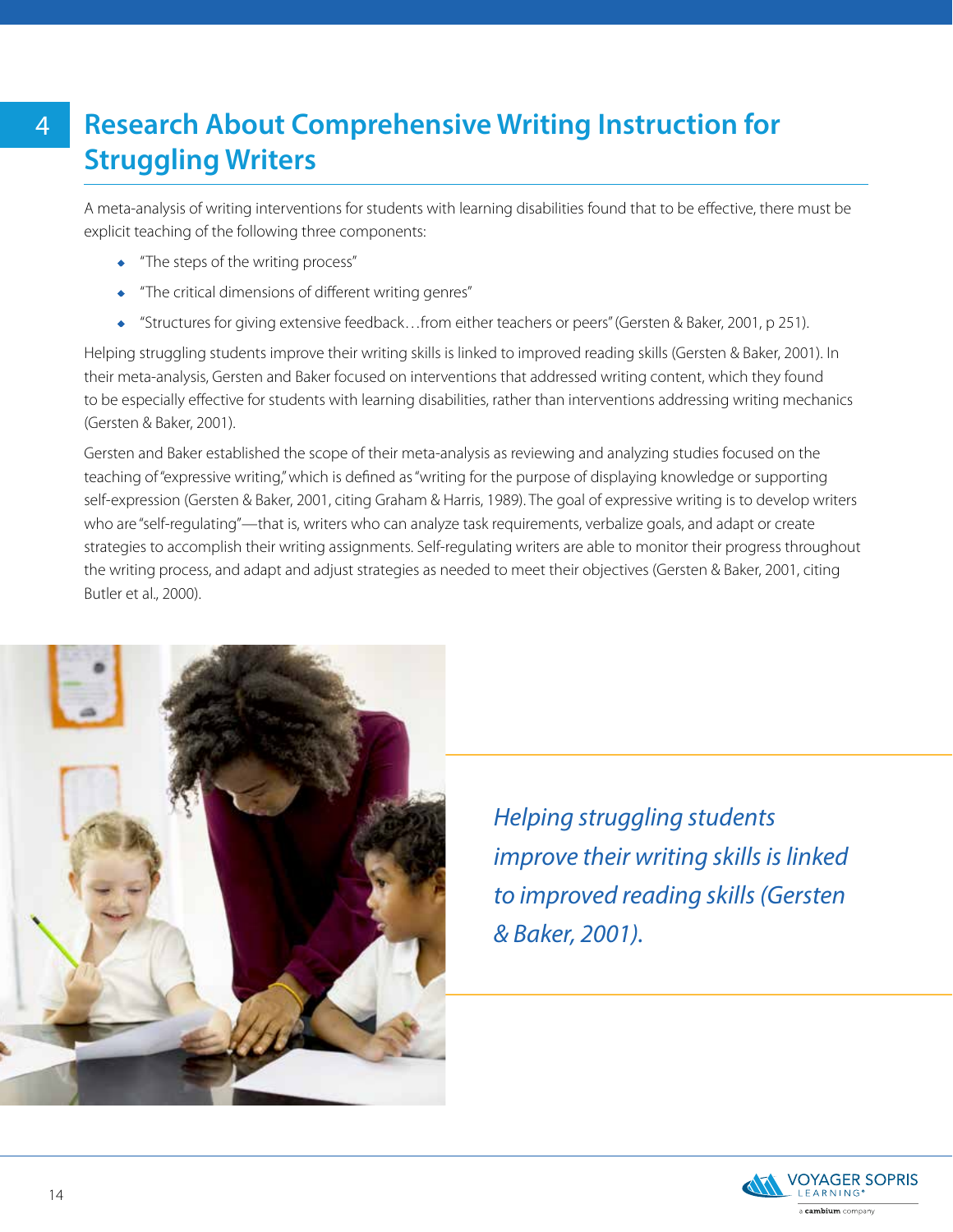In examining the research, Gersten and Baker found that across 13 studies reviewed, the mean effect size on the aggregate writing measure was 0.81, providing clear evidence that the writing interventions had a significant positive effect on the quality of student writing.<sup>1</sup> They concluded: "Overall, the multiple-baseline studies suggest that writing interventions for students with learning disabilities are effective and feasible" (Gersten & Baker, 2001, p. 264). They noted that components of all but one of the 13 interventions overlapped significantly and that these components could be sorted into **three broad areas**:

• **Explicit instruction in planning:** Students need to be shown how to organize and plan what they want to communicate in their writing, and they need guidance in how to get their thoughts down on paper. Peer editing can be particularly effective in helping students with the planning, drafting, and revising phases of writing (Gersten & Baker, 2001).

**1**

**3**

• **Explicit instruction in the conventions of a writing genre:** Explicitly teaching different types of text structures or genres provides students with models and prompts to follow. "Planning think sheets" help students organize their writing and prompt students to recognize different genres, their structure, and what is expected to be included when writing in a specific genre (Gersten & Baker, 2001, p. 266). **2**

• **Structures for giving guided feedback from teachers** 

**or peers:** Feedback provided by teachers or peers needs to be frequent and address issues of quality, missing elements, and strengths. This feedback also helps create a common vocabulary for discussing writing, which results in better writing. Feedback encourages students to begin to take into account the needs of readers and to start thinking about how to engage readers as they write. Across studies, Gersten and Baker found what was most important in giving feedback was having a structure and prompts for helping focus the feedback, and it was effective regardless of whether a teacher or a peer was providing the feedback (Gersten and Baker, 2001).



1 "In educational research, an effect size of this magnitude is typically considered a strong effect." (Gersten & Baker, 2001, citing Cohen, 1988).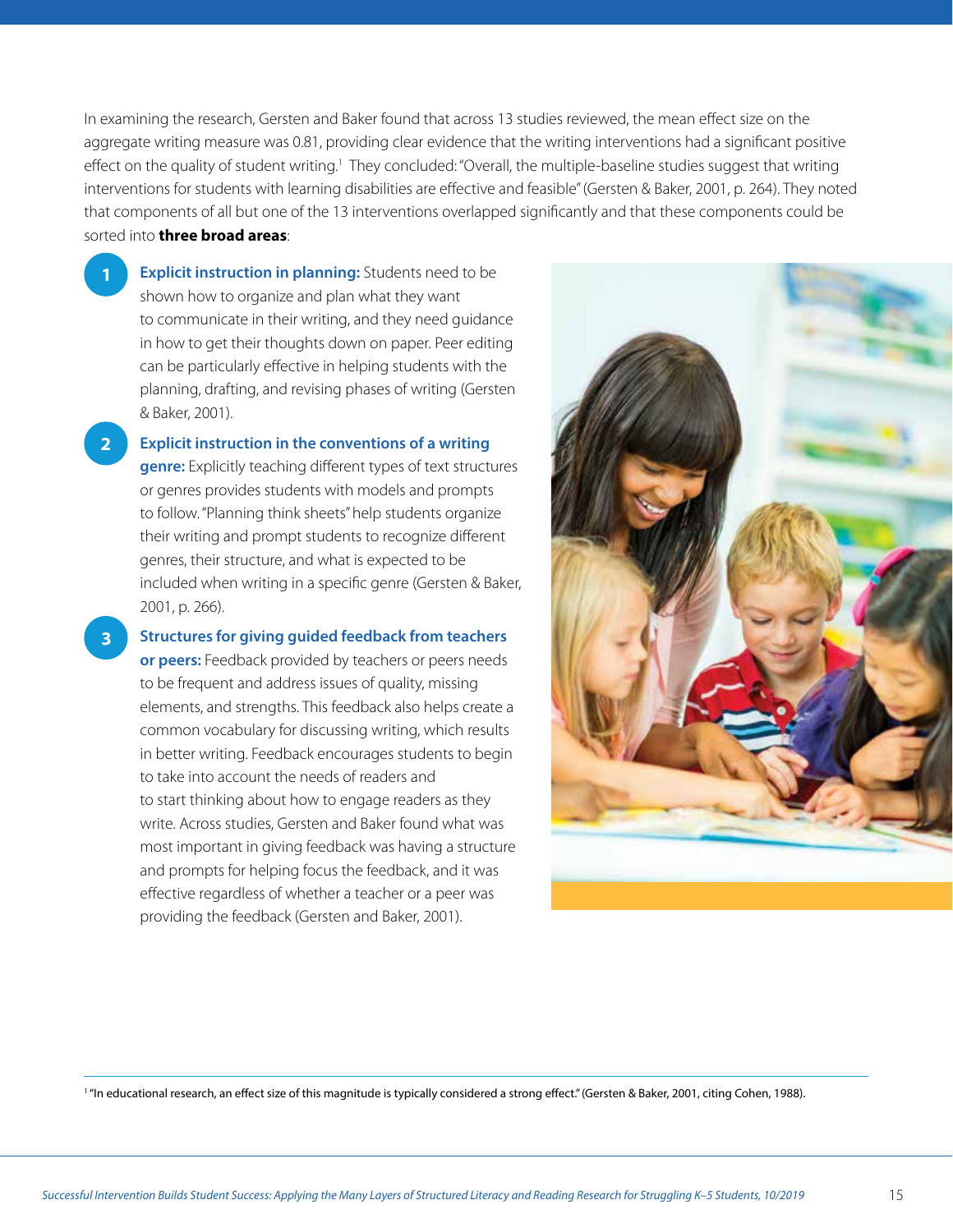## **Research Support for Extra Instructional Time to Target High-Priority Skills Gaps**

Struggling readers need to be provided with evidence-based interventions to strengthen their reading skills. In a What Works Clearinghouse (WWC) IES practice guide devoted to identifying how to effectively support struggling readers in grades K–5, researchers found strong evidence<sup>2</sup> in support of the effectiveness of providing systematic instruction to small groups for 20 to 40 minutes at a time (Gersten et al., 2009).

The WWC panel found 11 studies that met WWC standards or met WWC standards with reservations. The WWC noted that because seven of the 11 studies reviewed "produced a significant effect on at least one reading outcome, and all seven studies used explicit instruction," it could conclude explicit instruction is effective in tier 2 reading interventions.<sup>3</sup> (p. 20)

Based on the studies reviewed, the authors of the WWC practice guide recommended that tier 2 instruction should be provided to small homogeneous groups using curricula that address the major components of reading instruction (phonemic awareness, phonics, fluency, vocabulary development, and comprehension) (Gersten et al., 2009)—that is, the NRP's five pillars.

The WWC panel recommended instruction in reading needs to be systematic, which entails gradually addressing specific skills and then integrating those skills with other skills so that with practice, students can better generalize these skills (Gersten et al., 2009, citing multiple sources). The panel also recommended explicit reading instruction should provide many opportunities for teacher-student interaction and include practice and corrective feedback. Helping students think aloud is considered an important part of all components of reading instruction (Gersten et al., 2009).



*Researchers found strong evidence5 in support of the effectiveness of providing systematic instruction to small groups for 20 to 40 minutes at a time (Gersten et al., 2009).*

<sup>&</sup>lt;sup>2</sup> Strong evidence refers to consistent and generalizable evidence that a program causes better outcomes. It is the highest IES standard of evidence (Gersten et al., 2009, p. 1).

<sup>&</sup>lt;sup>3</sup> Tier 2 interventions target students who are struggling with reading based on demonstrating weak progress during classroom instruction or based on screening measures.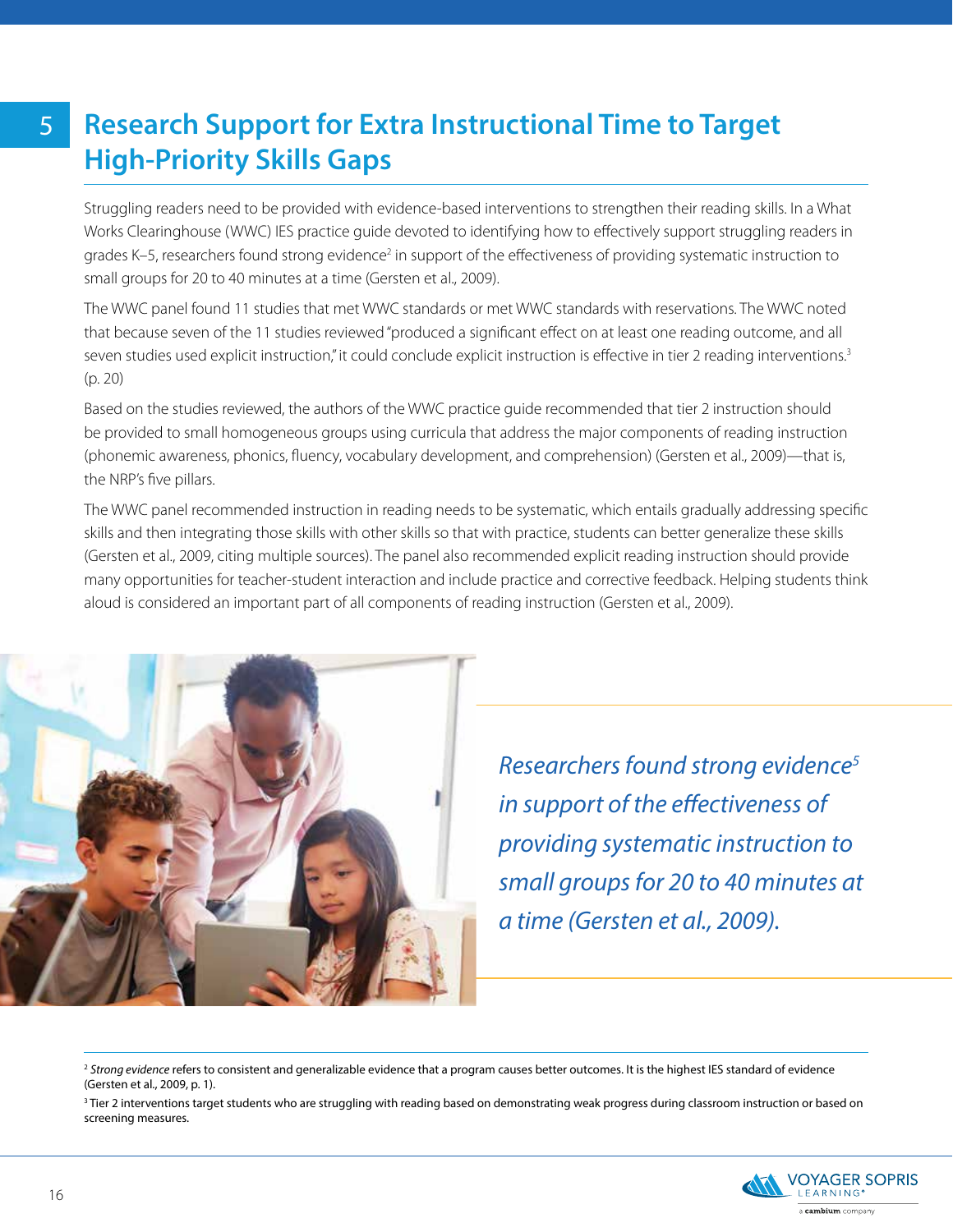## **How** *Voyager Passport* **Aligns to the Research**

6

*Voyager Passport* follows the Structured Literacy approach recommended by the IDA—for all students and especially for students who struggle with literacy—and addresses all of the critical skill areas of effective reading instruction recommended by the National Reading Panel (NRP) and subsequent research about literacy instruction. *Voyager Passport* also provides comprehensive writing instruction in accordance with research about interventions for struggling students. The program is designed to provide below-level students with the extra instructional time they need to target their high-priority literacy skill gaps.

#### *Voyager Passport* **follows the IDA's Structured Literacy approach**

*Voyager Passport* provides a systematic, cumulative progression of daily literacy intervention lessons that spans grades K–5. Explicit instruction and practice are organized in multilesson, theme-based Adventures. In each lesson, instruction is divided into two parts:

- Word Works, where (depending on the grade level), instruction focuses on letter and sound identification; phonological and phonemic awareness (grades K–2); phonics (grades K–5); word reading; advanced word study (grades 2–5) including morphology; and spelling.
- Listen to Understand (early grade K) or Read to Understand (later grades K–5), where instruction focuses on comprehension and vocabulary development, including syntactical and semantic knowledge.

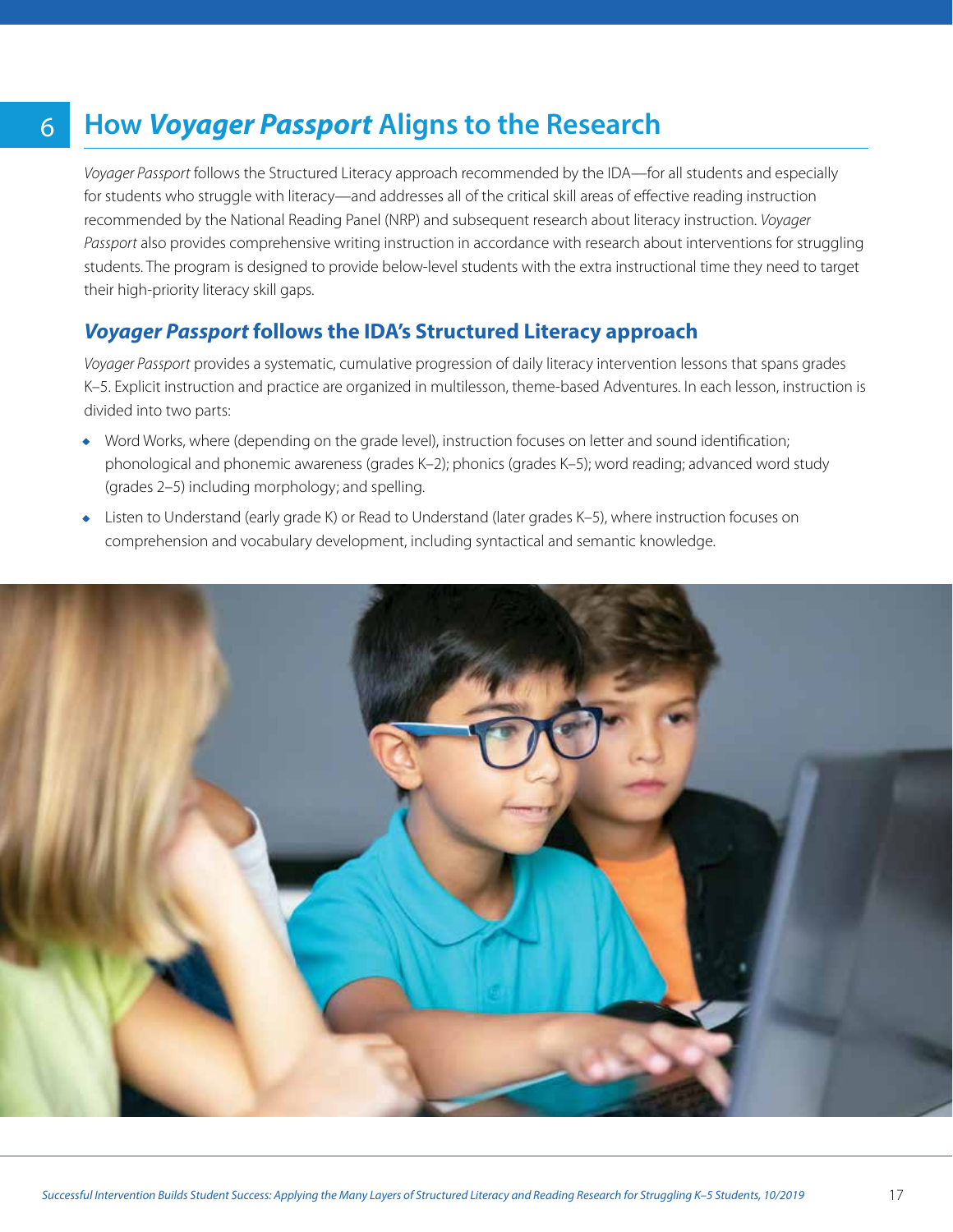<span id="page-17-0"></span>Students also have opportunities for appropriate practice in the use of letters, sounds and words; building reading fluency; listening, speaking, and language usage; vocabulary development; comprehension; and guided writing.

Thus, *Voyager Passport* addresses all of the curriculum content focuses recommended by the IDA.

#### **Diagnostic Teaching**

Also, in keeping with the Structured Literacy approach, teachers are guided to engage in diagnostic teaching, including:

- An instructional design that includes ongoing assessments to determine student mastery, and skill-specific reteaching activities to be used based on student mastery data
- Embedded correction procedures provided at the point of use in a lesson to address anticipated student errors and misconceptions

Additional guidance to teachers comes in the form of *Teacher Talk* and research-based tips about what to *Look For*, *Watch For*, and *Remember* about skill development, expectations, and support to students to foster their success.

#### **Support for Struggling Readers**

Lesson scripting in *Voyager Passport* supports teachers in providing explicit instruction in all literacy skill areas, consistent with the IDA's research-based recommendations for teaching at-risk students and those with reading disabilities. Interspersed suggestions about providing differentiated instruction help ensure struggling students get the extra support they need.

Tips for supporting ELLs are provided at the point of need throughout each multilesson Adventure.

### **The** *Voyager Passport* **curriculum addresses the NRP's 5 pillars of effective reading instruction**

*Voyager Passport* provides systematic, explicit instruction and practice in the **five essential reading skill areas** recommended by the NRP and supported by subsequent research:



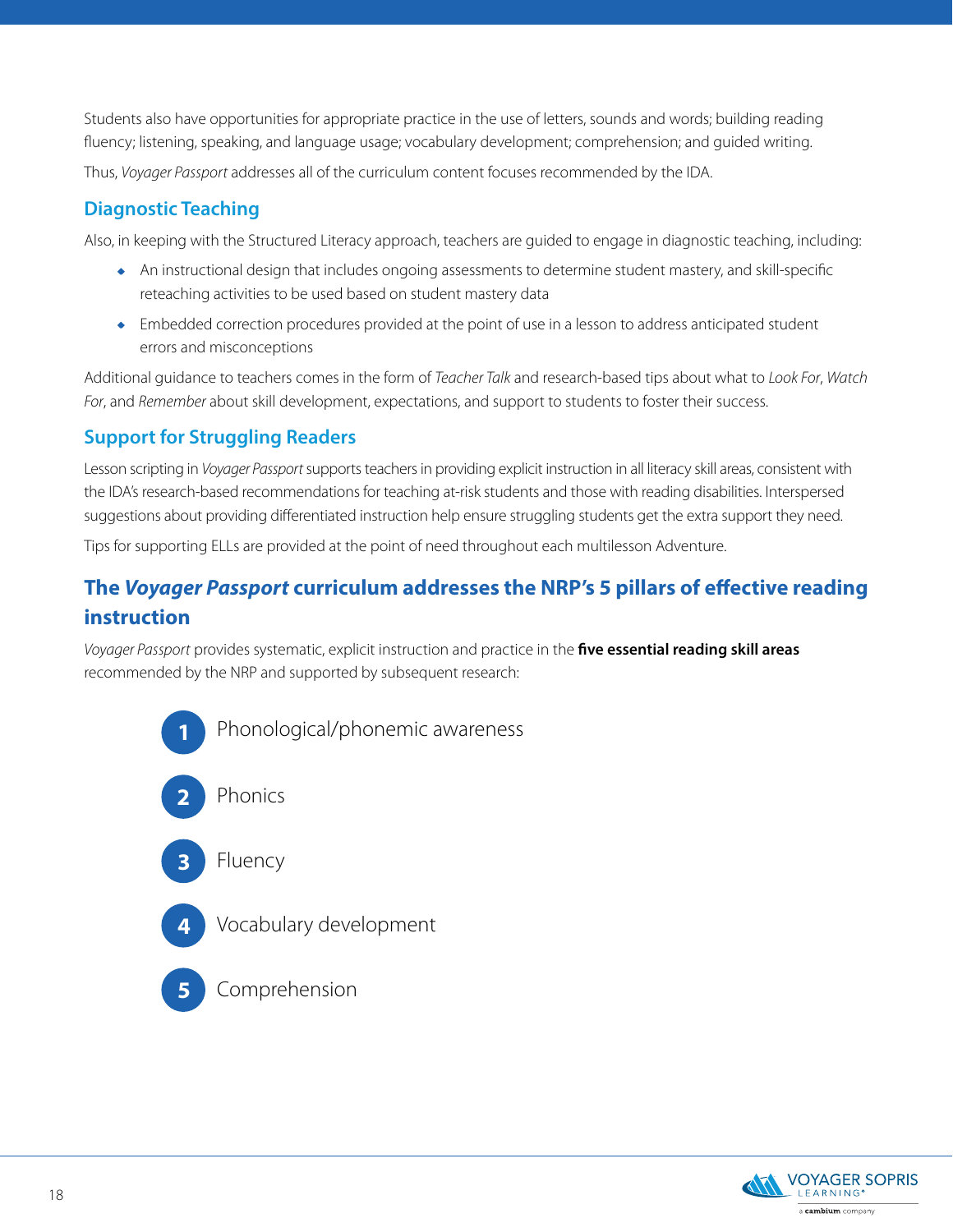#### <span id="page-18-0"></span>**Phonological/phonemic awareness**

As noted above, Word Works provides daily instruction and practice in phonological and phonemic awareness (PA) for students in grades K–2. Explicit PA instruction covers sound and word discrimination; rhyming; alliteration; syllable blending, deletion, and counting; onsets and rimes; phoneme discrimination, initial and final sound matching and substitution, and phoneme blending and segmenting with all phonemes found in spoken English. In general, the sequence of lessons in grades K and 1 is in keeping with children's typical continuum of phonological ability—from a focus on syllables, then rime, then phonemes. Phonemic awareness instruction progresses from a focus on words with two phonemes to words with three phonemes, then to words with four or more phonemes.

As letters and their sounds are introduced in kindergarten, *Voyager Passport* Word Works lessons quickly integrate phonemic awareness training with explicit phonics instruction, as recommended by the NRP, the National Early Literacy Panel, and the WWC.

#### **Phonics**

**Systematic, explicit synthetic phonics instruction.** In *Voyager Passport*, systematic, explicit introduction of letters and letter-sound correspondences starts with the earliest Word Works lessons at the kindergarten level, with one or two letters introduced in five-lesson sets and a new vowel introduced every 10 to 15 lessons. Starting with theme-based Adventure 3, kindergarten students receive explicit instruction with VC and CVC words that use letter-sounds they have learned. Blending and segmenting simple written words starts with Adventure 5, and work with CVCC words begins with Adventure 6.

In later grades, students are gradually introduced to and work with blends and digraphs, as well as challenging letter combinations.



*"Appropriate practice in the use of letters, sounds and words; building reading fluency; listening, speaking, and language usage; vocabulary development; comprehension; and guided writing addressing all of the curriculum content recommended by the IDA".*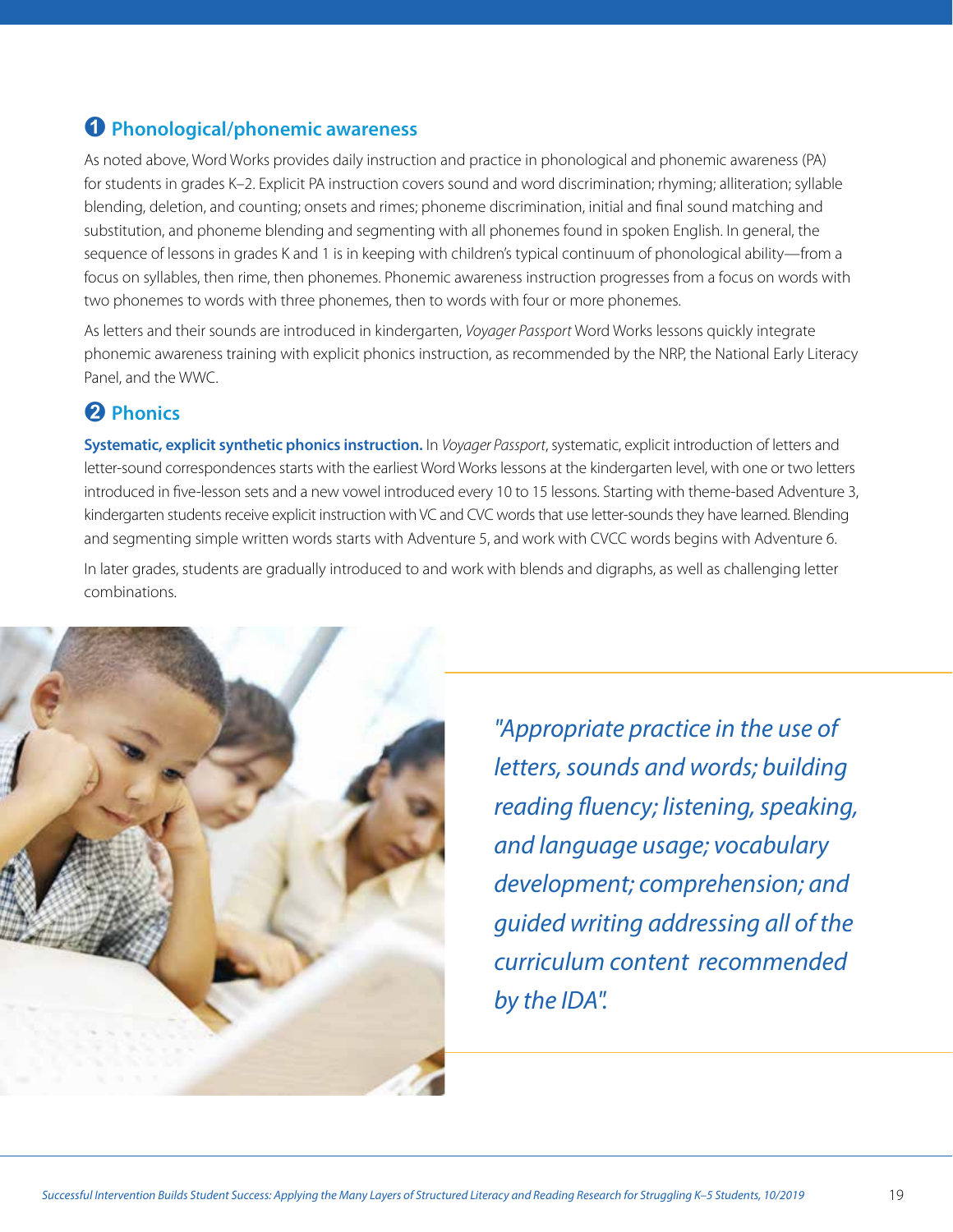

**Encoding through spelling activities.** Spelling activities with words built from previously introduced letter combinations start with Kindergarten Adventure 8 and continue through grade 5, so students gain experience with encoding (in addition to decoding).

**Phonics work paired with reading meaningful text.** Starting at mid-kindergarten and thereafter, students read a series of progressively more challenging controlled readers that provide experience applying their learned phonics skills to engaging, relevant texts that are tied to the current Adventure's over-arching theme. These controlled readers are also used to develop reading fluency and in comprehension instruction.

#### **8 Fluency**

Beginning at mid-kindergarten, students learn basic sight words and practice applying phonics skills to build automaticity. Students also practice fluent reading of sentences: the teacher models oral reading of a written sentence, then the students read the sentence aloud.

In grades 1–5, students engage with *Voyager Passport* controlled readers in a variety of fluency practices, including partner reading, repeated reading, activities focused on reading with expression, and timed reading as formative assessment.

Echo reading activities for ELLs are interspersed throughout the curriculum.

#### **Vocabulary Development**

Starting in kindergarten, as part of the Listen to Understand/Read to Understand portion of the *Voyager Passport* lessons, students are taught to use context clues and their own prior knowledge to get the meaning of unfamiliar words. Starting at grade 1, students are taught dictionary skills. Use of context clues, prior knowledge, and dictionary skills are practiced in later grades.

Also, in grades K–2, students learn to organize words in meaningful categories, are introduced to common synonyms and antonyms, and learn words according to their function in English (e.g., story words, action words, sequence signal words, descriptive words). They also learn words with multiple meanings (using graphic organizers), homophones, compound words, and words that are important in comprehending science and social studies texts. Some activities help students develop concepts more deeply. For example, in preparation for reading a text about a Family Day in a park, the teacher and students use a word web to develop students' understanding of the concept of a park.

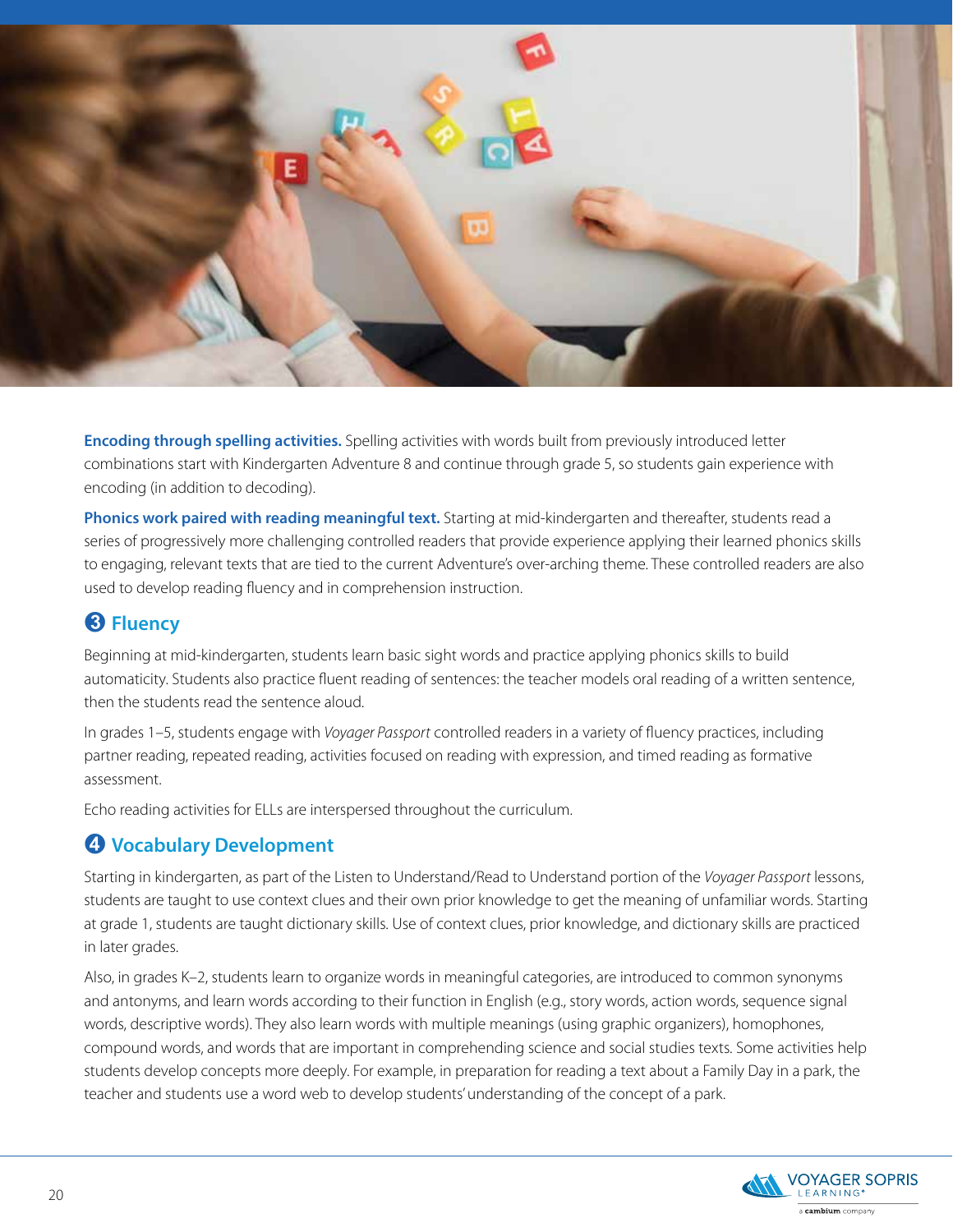Starting at mid-grade 2, students are taught common roots, prefixes, and suffixes, and how these provide clues to the meaning of words (i.e., morphology). Also, in preparation for reading a lesson's Read to Understand text, students learn a specific set of target vocabulary words to support comprehension.

**Multiple exposures and contexts.** Consistent with the findings of the NRP and subsequent research, *Voyager Passport* provides multiple exposures to new vocabulary in a variety of contexts, including reading texts, classroom discussion, and teacher questioning.

**Support for ELLs.** Guidance about how to support ELLs in their development of English vocabulary is interspersed throughout the *Voyager Passport* program.

#### $\Theta$  Comprehension

Comprehension learning activities are included in every lesson within *Voyager Passport*.

For the first half of kindergarten, the Listen to Understand part of the lesson typically starts with preparatory vocabulary or concept development activities. Then, a text is read aloud and becomes the focus of explicit comprehension instruction and practice. Skills and strategies addressed include recalling information, retelling a story, further developing concepts based on the text, making predictions or inferences supported by details, and drawing comparisons based on details.

Starting at mid-kindergarten, each lesson includes a Read to Understand part, which is divided into three segments: Before Reading, During Reading, and After Reading.

- Before Reading: The purpose for reading is set, students' prior knowledge is activated, and they identify text features, structure, or genre. They also make predictions and participate in discussions about the topic.
- During Reading: Instruction guides students to form ideas about what they are reading, and students learn strategies to organize their thinking. They begin to ask the questions for the prereading activities and form new ones as they read.
- After Reading: Instruction guides students to retell or summarize the main themes and understandings in the text, answer questions, and evaluate what they read.

**Multiple strategies and explicit instruction.** Lesson scripting guides teachers to provide explicit instruction and support as students learn and practice applying multiple comprehension strategies and skills, including:

- Distinguishing between fiction and nonfiction
- Identifying features of different literary forms and different forms of communication
- Setting a purpose for reading and/or identifying the author's purpose
- Self-monitoring their understanding of what they are reading (metacognition)

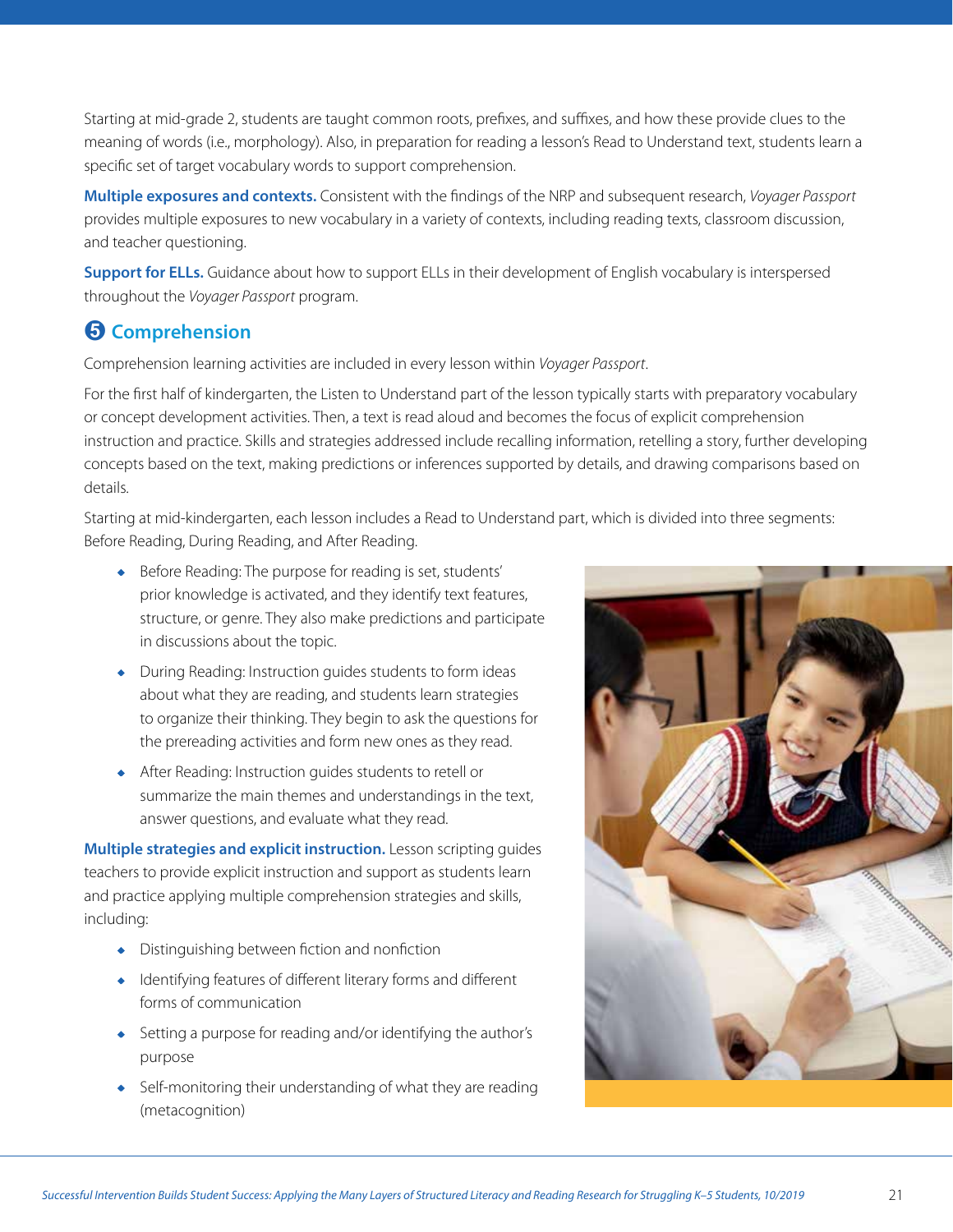- Making and supporting predictions and inferences
- Identifying cause and effect
- Verifying outcomes
- Drawing conclusions
- Retelling a story
- Recalling the sequence of events
- Identifying story elements
- Character analysis
- Identifying literary devices
- Summarizing
- Understanding the main idea of a text
- Understanding connections between characters or ideas in a text
- Asking and answering questions about a text

In *Voyager Passport*, comprehension strategies and skills are explicitly taught. The teacher is guided to present each skill and explain the reasons for learning it, model how to do it, and probe students about their initial understanding. Students then engage in teacher-guided practice before moving on to independent application of the skill.

**Mix of genres.** At the kindergarten level, most of the texts are fiction. Starting at grade 1, there is an even mix of fiction and nonfiction.

**Engaging texts.** Students love *Voyager Passport*'s engaging, relevant, adventured-themed units and related texts that build background knowledge in core subject areas and include content related to science, social studies, the arts, and social-emotional learning.

**Interspersed questions.** Questions to support comprehension are interspersed in both the During Reading and After Reading parts of a lesson. Students are also encouraged to ask and answer their own questions as they read.

**Graphic organizers to support comprehension.** Graphic organizers are used to build background knowledge about the theme of the Adventure and to support development of specific comprehension strategies and skills, including identifying cause and effect, drawing comparisons, identifying problem and solution, story mapping, concept mapping, identifying and supporting main ideas, and making inferences based on information from a text.

#### *Voyager Passport* **provides comprehensive writing instruction for struggling writers**

At every grade level, *Voyager Passport* includes three writing projects related to the theme of the current reading Adventure, with embedded comprehensive writing instruction.

**Explicit instruction in planning.** Each writing project consistently guides students through sessions in brainstorming and planning, organizing their ideas, drafting, revising, editing, preparing a final draft, and sharing their written work. At various phases of the project, the teacher explains and models the process, and students support each other in pairs to encourage dialogue and review of other's work.

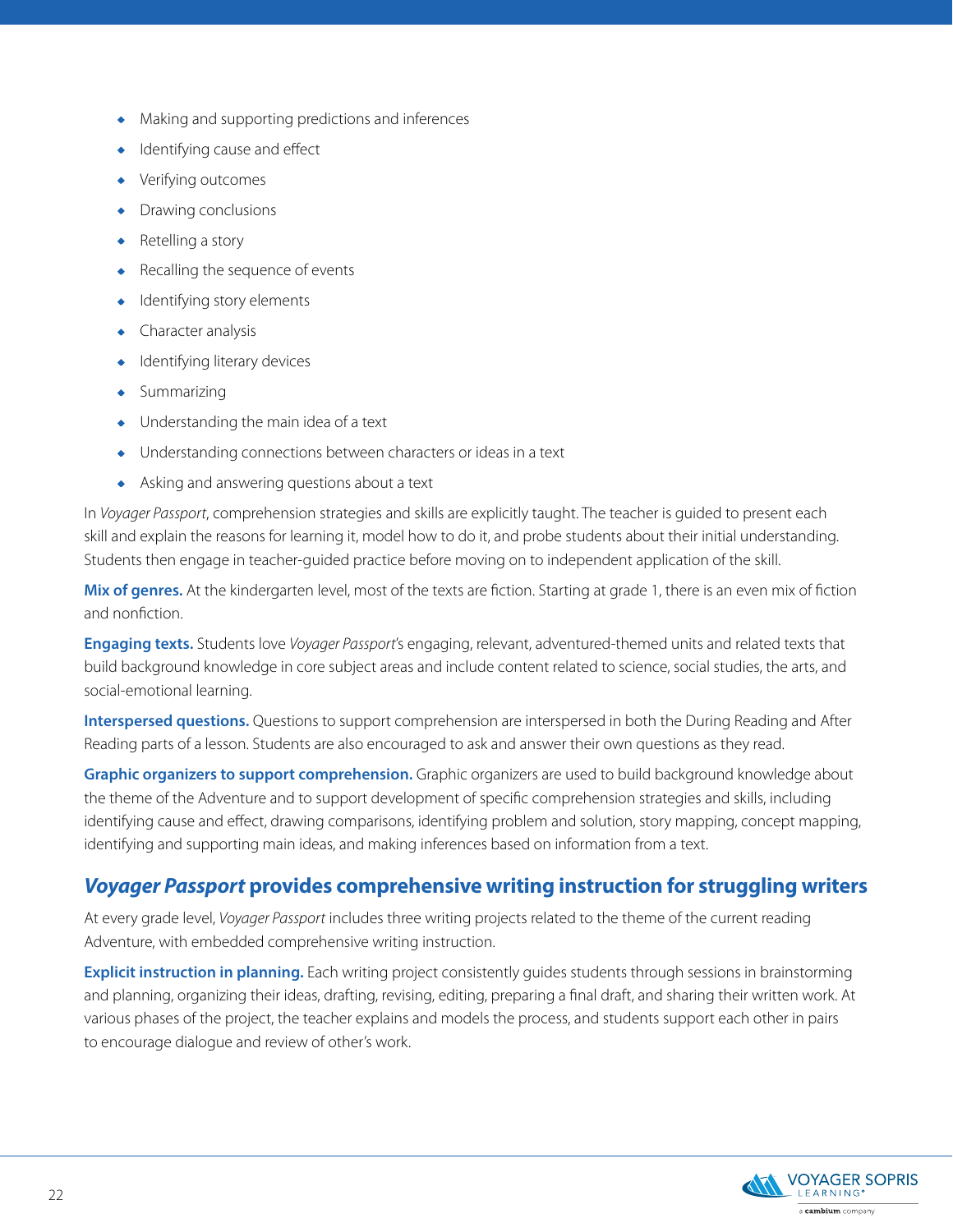

**Explicit instruction on three writing genres.** At each grade level, *Voyager Passport* writing projects focus on three different writing genres: one project on informational writing, one on narrative writing, and one on opinion writing.

Key characteristics of the genre are introduced explicitly. For example, at the start of an informational writing project about an animal that lives in the desert, students are introduced to the concepts of *purpose* for writing, *organization* into paragraphs with main ideas, *language used* (usually third person, present tense, with specific adjectives and adverbs to describe number, shape, color, size, and movement), and *text features* such as charts, maps, and diagrams.

Genre-specific prompts and graphic organizers are used to guide students through the writing project. For example, in a story writing project, students use graphic organizers to think through story elements, to add details about each character in the story, and to plan the sequence of events.

**Structures for giving guided feedback.** Genre-specific prompts are provided suggesting review and feedback at various phases of the writing project, by the teacher or a student peer. Discussion about how to improve the writing is encouraged. Revision and editing checklists guide students' review of their own work.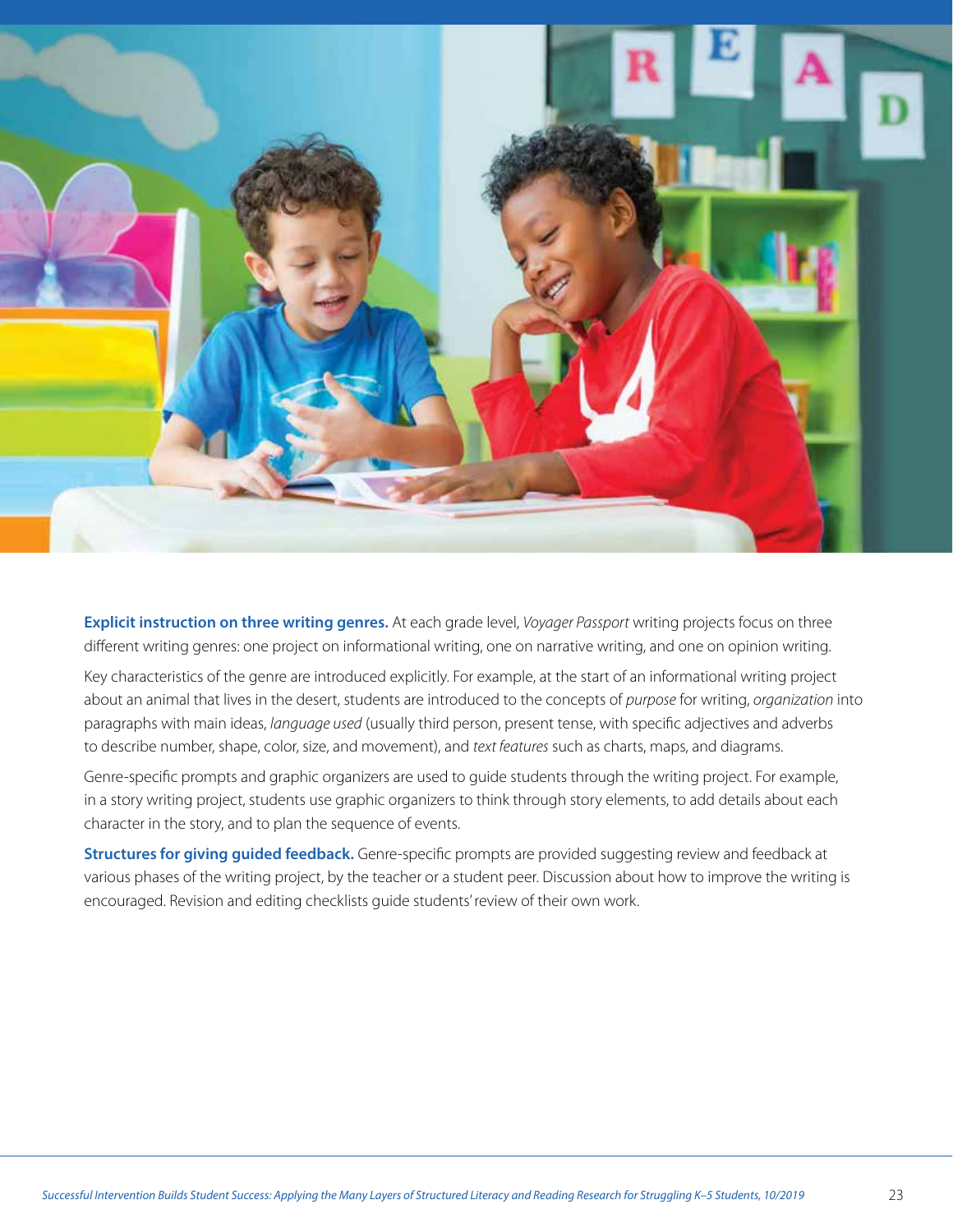# **Voyager**

#### *Voyager Passport* **offers a well-structured approach for providing extra instructional time to address the needs of struggling students.**

*Voyager Passport* is structured to give struggling students 30 minutes of additional, explicit literacy instruction, four or five days per week. As noted, the curriculum provides a systematic, gradual progression of skill development in each of the five pillars of reading instruction recommended by the NRP and the WWC, plus instruction in writing.

As recommended by the WWC, lessons are designed for small-group instruction. This small-group design allows for a high level of teacher interaction with each student in the group, with ample opportunities for practice, feedback, and reteaching as needed.





Preview the proven intervention solution that takes only 30 minutes per day. Download your sample: **[voyagersopris.com/literacy/voyager-passport/try-it](https://www.voyagersopris.com/literacy/voyager-passport/try-it)**

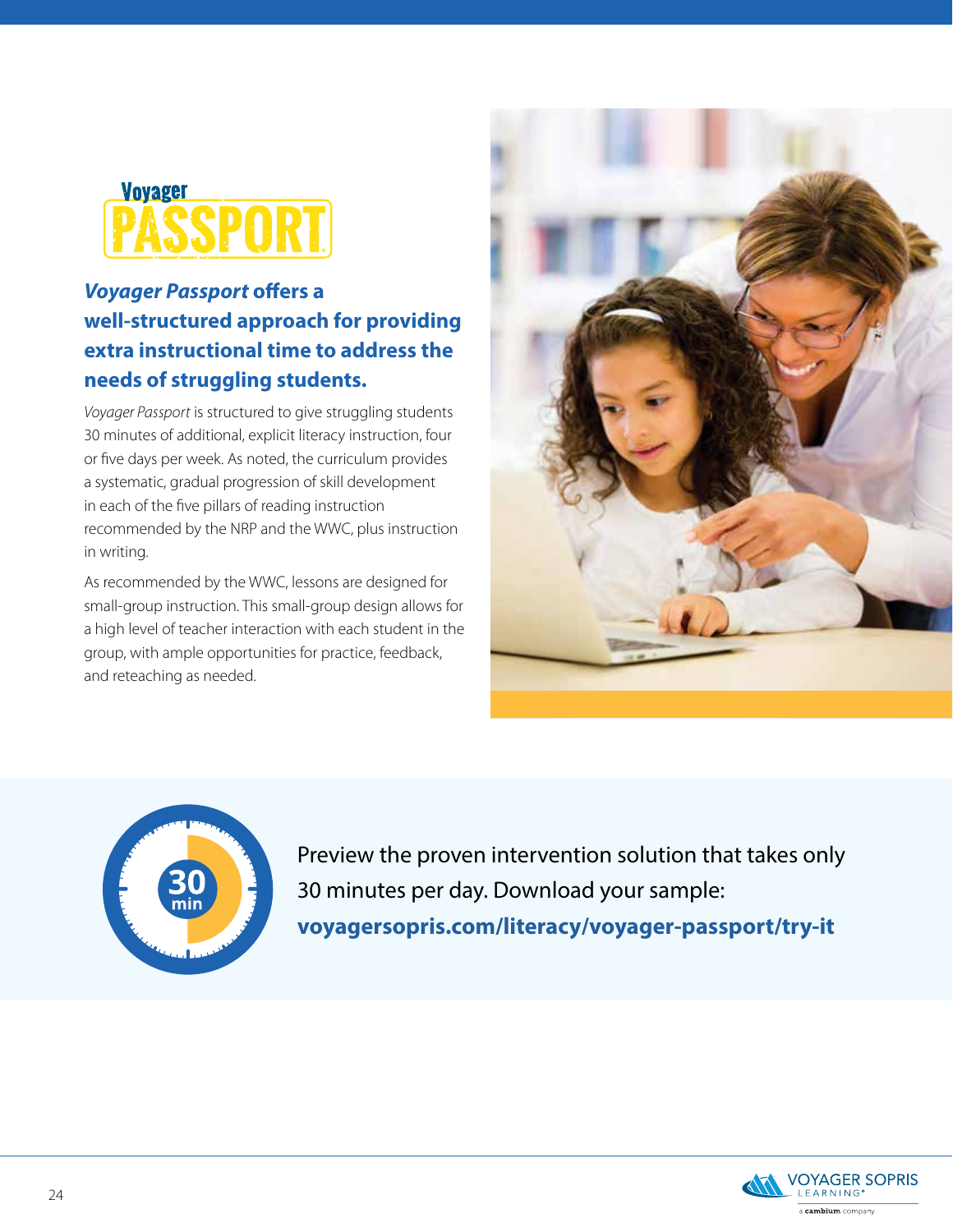### **References**

7

- Adams, M.J. (1990). Beginning to read: Thinking and learning about print. Cambridge, MA: MIT Press.
- Adolf, S.M. & Perfetti, C.A. (2014). Individual difference in word learning and reading ability. In C.A. Stone, E.R. Silliman, B.J. Ehren & G.P. Wallach (Eds.). *Handbook of language and literacy development: Development and disorders* 2nd ed., pp. 246–264).
- Alexander, P.A. (2005). A path to competence: A lifespan developmental perspective on reading. *Journal of Literacy Research*, 37(4), 413–436.
- August, D., Carlo, M., Dressler, C., & Snow, C. (2005). The Critical Role of Vocabulary Development for English Language Learners. *Disabilities Research & Practice*, 20, 50–57.
- Baumann, J. F.; Edwards, E. C.; Boland, E.; & Font, G. (2012). Teaching word-learning strategies. In E. J. Kame'enui & J. F. Baumann (Eds.), *Vocabulary instruction: Research to practice*. New York, NY: Guildford Press.
- Beck, I.L., & McKeown, M.G. (2007). Increasing young low-income children's oral vocabulary repertoires through rich and focused instruction. *The Elementary School Journal*, 107(3), 251–271.
- Beck, I.L. & McKeown, M.G. (2006) *Improving Comprehension with Questioning the Author: A Fresh and Expanded View of a Powerful Approach*. New York: Scholastic.
- Berninger, V.W., Nagy, W.E., Carlisle, J., Thomson, J., Hoffer, D., Abbott, S., Abbott, R., Richards, T. & Aylward. E. (2003). Effective treatment for children with dyslexia in grades 4–6: Behavioral and brain evidence. In B.R. Foorman (Ed.), *Preventing and remediating reading difficulties: Bringing science to scale*, pp. 381–417. Baltimore: York Press.
- Biemiller, A. (2011). Vocabulary development and implications for reading development. In A. McGill-Franzen & R.L. Allington (Eds.): *Handbook of Reading Disability Research*. New York: Routledge.
- Boyer, N. & Ehri, L.C. (2011). Contribution of phonemic segmentation instruction with letters and articulation pictures to word reading and spelling in beginners. *Scientific Studies of Reading*, 15(5), 440–470.
- Brady, S. (2012). Taking foundational standards far enough. *Perspectives on Language and Literacy*, 38(4), 19–24.
- Butler, D.L., Elaschuk, C.L. & Poole, S. (2000). Promoting strategic writing by post-secondary students with learning disabilities: A Report of three case studies. *Learning Disability Quarterly*, 23(3), 196–213.
- Butler, S., Urrutia, K., Buenger, A., Gonzalez, N., Hunt, M., & Eisenhart, C. (2010). *A research synthesis: A review of the current research on vocabulary instruction*. National Reading Technical Assistance Center (NRTAC). <https://www2.ed.gov/programs/readingfirst/support/rmcfinal1.pdf>
- Carlisle, J.F., & Rice, M.S. (2002). Improving reading comprehension: Research-based principles and practices. Baltimore: York Press.
- Chard, D.J., Vaughn, S. & Tyler, B.J. (2002). A synthesis of research on effective interventions for building reading fluency with elementary students with learning disabilities. *Journal of Learning Disabilities*, 35, 386–406.
- Daane, M.C., Campbell, J.R., Grigg, W.S., Goodman, M.J., & Oranje, A. (2005). *Fourth-Grade Students Reading Aloud: NAEP 2002 Special Study of Oral Reading* (NCES 2006-469). U.S. Department of Education. Institute of Education Sciences, National Center for Education Statistics. Washington, DC: Government Printing Office.<https://nces.ed.gov/nationsreportcard/studies/ors/fluency.aspx>
- Dehaene, S. (2009). Reading in the brain: The science and evolution of a human invention. New York: Viking.
- Fletcher, J.M.; Lyon, G.R.; Fuchs, L.S. & Barnes, M.A. (2018). *Learning disabilities: From identification to intervention*, 2nd edition. New York: Guilford.
- Foorman, B., Beyler, N., Borradaile, K., Coyne, M., Denton, C. A., Dimino, J., Furgeson, J., Hayes, L., Henke, J., Justice, L., Keating, B., Lewis, W., Sattar, S., Streke, A., Wagner, R., & Wissel, S. (2016). *Foundational skills to support reading for understanding in kindergarten through 3rd grade* (NCEE 2016-4008). Washington, DC: National Center for Education Evaluation and Regional Assistance (NCEE), Institute of Education Sciences, U.S. Department of Education.<http://whatworks.ed.gov>.
- Gersten, R. & Baker, S. (2001). Teaching expressive writing to students with learning disabilities: a meta-analysis. *The Elementary School Journal*, 101(3), pp. 251–272.
- Gersten, R., Compton, D., Connor, C.M., Domino, J., Santoro, L., Linan-Thompson, S. & Tilly, W.D. (2009). *Assisting students struggling with reading: response to intervention (rti) and multi-tier intervention in the primary grades*. Washington, D.C.: Department of Education, Institute of Educational Sciences (IES)/What Works Clearinghouse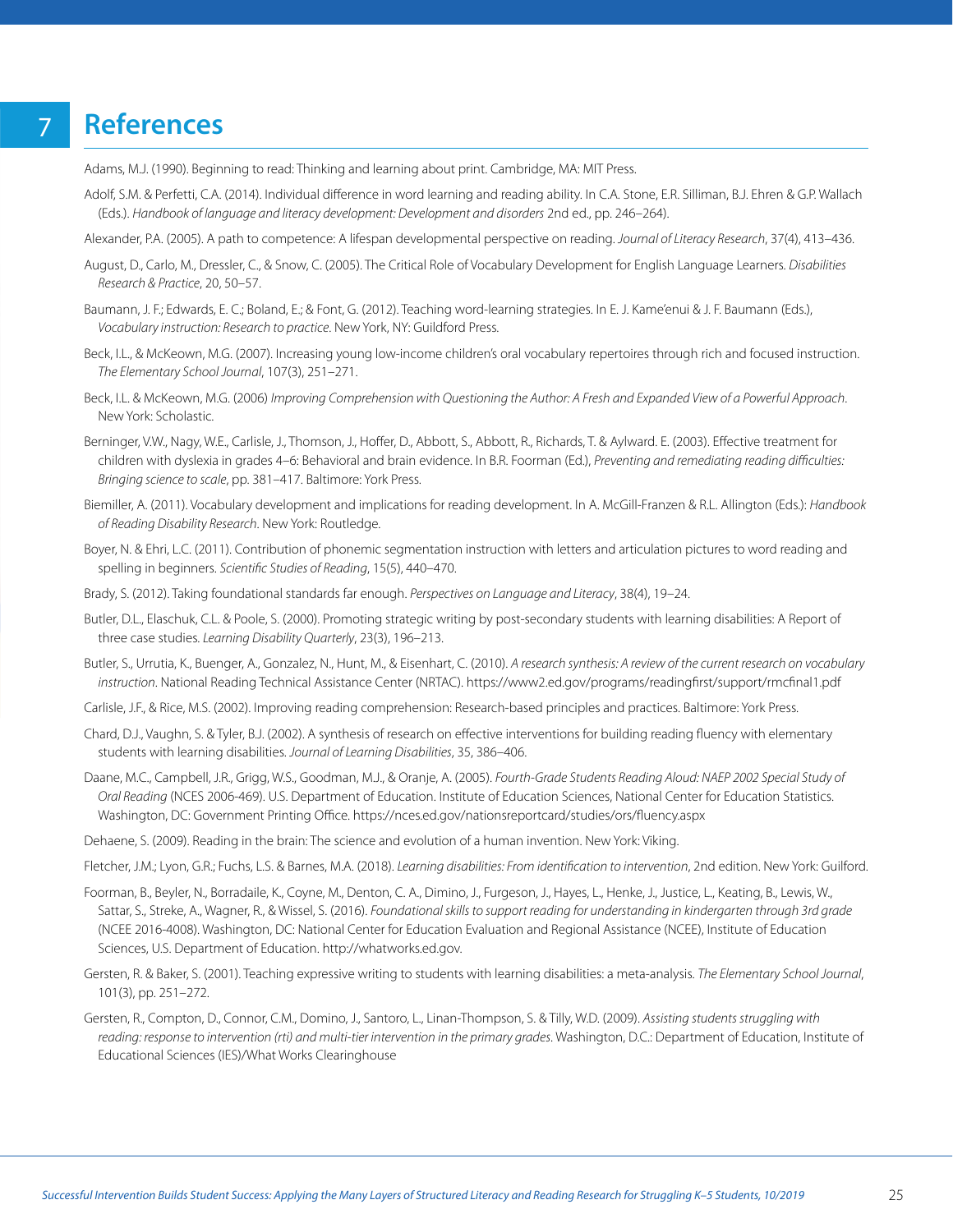- Goswami, U. & Bryant, P. (2016). *Phonological skills and learning to read*. New York: Psychology Press & Routledge Classic Editions. [https://www.](https://www.taylorfrancis.com/books/9781317441557) [taylorfrancis.com/books/9781317441557](https://www.taylorfrancis.com/books/9781317441557).
- Graham, S., & Harris, K.R. (1989). Improving learning disabled students' skills at composing essays: Self-instructional strategy training. *Exceptional Children*, 56, 201–214.
- Graham, S., Bollinger, A., Booth Olson, C., D'Aoust, C., MacArthur, C., McCutchen, D., & Olinghouse, N.(2012). Teaching elementary school students to be effective writers: A practice guide (NCEE 2012-4058). Washington, DC: National Center for Education Evaluation and Regional Assistance, Institute of Education Sciences, U.S. Department of Education. [https://ies.ed.gov/ncee/wwc/Docs/PracticeGuide/](https://ies.ed.gov/ncee/wwc/Docs/PracticeGuide/writing_pg_062612.pdf) [writing\\_pg\\_062612.pdf](https://ies.ed.gov/ncee/wwc/Docs/PracticeGuide/writing_pg_062612.pdf).
- Graves, M. & Silverman, R. (2011). Interventions to enhance vocabulary development. In A. McGill-Franzen & R. L. Allington (Eds.), *Handbook of Reading Disability Research*. New York: Routledge.
- Henry, M. K. (2003). Unlocking literacy: Effective decoding and spelling instruction. Baltimore: Paul H. Brookes Publishing Co.
- Homan, S.P., Klesius, J.P., & Hite, C. (1993). Effects of repeated readings and nonrepetitive strategies on students' fluency and comprehension. *Journal of Educational Research*, 87, 94–100
- International Dyslexia Association (IDA). (2015). Effective Reading Instruction for Students with Dyslexia. Just the Facts. Baltimore, MD: IDA.
- International Dyslexia Association (IDA). (2019). *Structured Literacy: An introductory guide*. Baltimore, MD: IDA.
- Kamil, M.L.; Borman, G.D.; Dole, J.; Kral, C.C., Salinger, T.; & Torgesen, J. (2008). *Improving adolescent literacy: Effective classroom and intervention practices: A Practice Guide*. Washington, DC: National Center for Education Evaluation and Regional Assistance, Institute of Education Sciences, U.S. Department of Education. [https://ies.ed.gov/ncee/wwc/Docs/PracticeGuide/adlit\\_pg\\_082608.pdf](https://ies.ed.gov/ncee/wwc/Docs/PracticeGuide/adlit_pg_082608.pdf)
- Kilpatrick, D.A. (2015). Essentials of assessing, preventing, and overcoming reading difficulties. Hoboken, NJ: Wiley & Sons.
- Kuhn, M.R., & Stahl, S.A. (2003) Fluency: A review of developmental and remedial practices. *Journal of Educational Psychology*, 95,3–22.
- Kuhn, M.R., Schwanenflugel, P.J., Morris, R.D., Morrow, L.M., Woo, D., Meisinger, B., Sevcik, R., Bradley, B., & Stahl, S.A. (in memoriam), (2006). Teaching children to become fluent and automatic readers. *Journal of Literacy Research*, 38, 357–387.
- Lehr, F.; Osborn, J.; & Hiebert, E. H. (2004). A focus on vocabulary. *Early Reading Series*. Regional Educational Laboratory at Pacific Resources for Education and Learning (PREL). <https://files.eric.ed.gov/fulltext/ED483190.pdf>
- Loftus-Rattan, S. & Coyne, Michael (2013). Vocabulary instruction within a multi-tier approach. *Reading and Writing Quarterly*, 29, 4–19. DOI: 10.1080/10573569.2013.741942
- Lovett, M., Lacerenza, L., Borden, S., Frijters, J., Steinbach, K., & De Palma, M. (2000). Components of effective remediation for developmental reading disabilities: Combining phonological and strategy-based instruction to improve outcomes. *Journal of Educational Psychology*, 92(2), 263–283. DOI: 10.1037/0022-0663.92.2.263.
- Moats, L. (2012). Reconciling the Common Core State Standards with reading research. *Perspectives on Language and Literacy*, 38(4), 15–18.
- Moats, L.C. (2005). *Language Essentials for Teachers of Reading and Spelling*: Module 6 Digging for meaning: Teaching text comprehension. Boston: Sopris West Educational Services.
- National Early Literacy Panel (NELP). (2008). *Developing early literacy: Report of the National Early Literacy Panel*. Washington, DC: National Institute for Literacy, National Center for Family Literacy.
- National Institute of Child Health and Human Development (NICHHD) (U.S.). (2000). Report of the National Reading Panel: Teaching children to read: An evidence-based assessment of the scientific research literature on reading and its implications for reading instruction: Reports of the subgroups. Washington, D.C.: National Institute of Child Health and Human Development, National Institutes of Health.
- National Research Council (NRC). (1998). *Preventing Reading Difficulties in Young Children*. Washington, DC: The National Academies Press. <https://doi.org/10.17226/6023>.
- Pressley, M., & Wharton-McDonald, R. (1997). Skilled comprehension and its development through instruction. *School Psychology Review*, 26, 448–466.
- Rasinski, T., Padak, N., Newton, J., & Newton, E. (2011). The Latin-Greek connection: Building vocabulary through morphological study. *The Reading Teacher*, 65, 131–139.
- Robertson, D.A., Dougherty, S., Ford-Connors, E., & Paratore, J. R. (2014). Re-Envisioning Instruction. *The Reading Teacher*, 67(7), 547–559

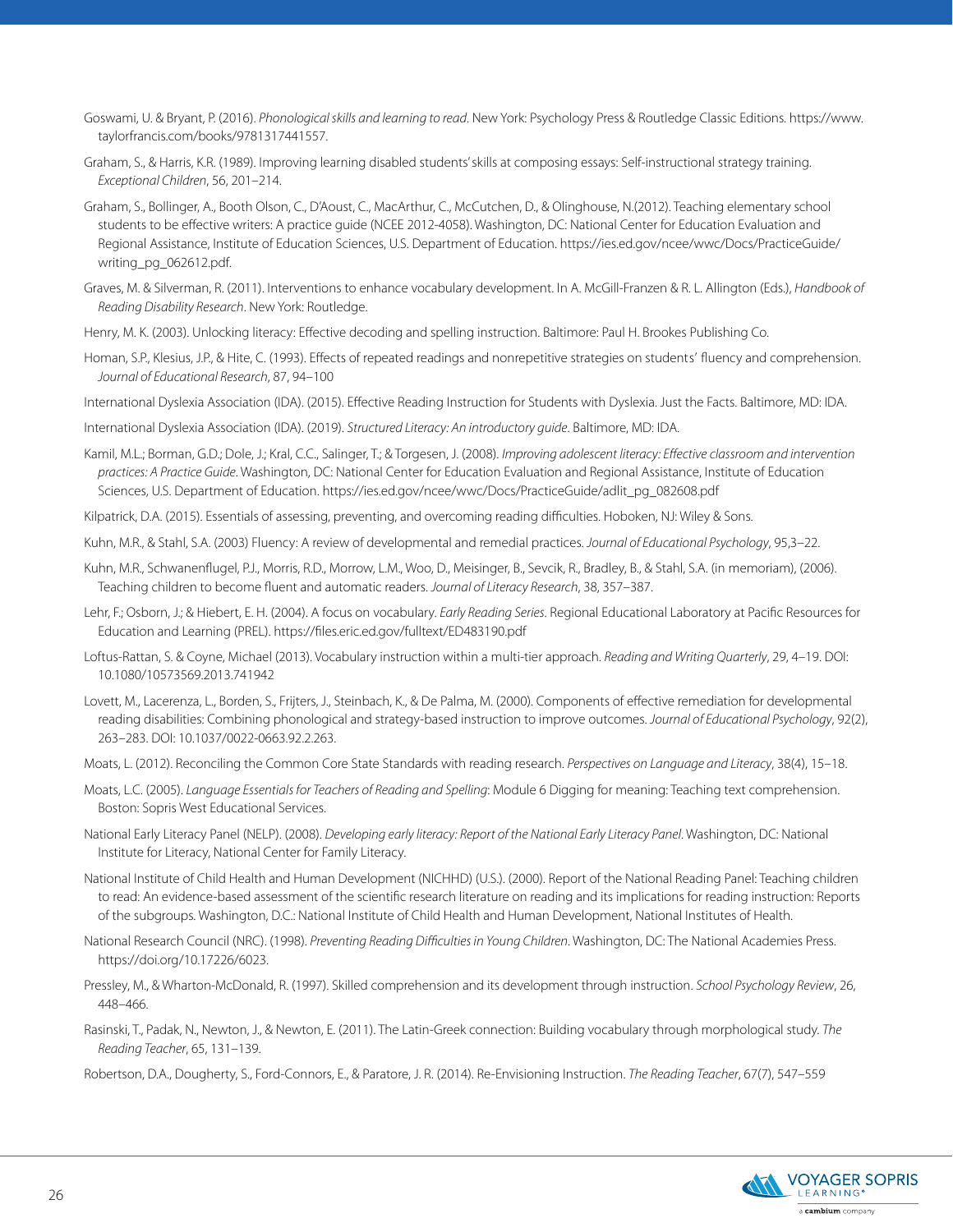- <span id="page-26-0"></span>Rosenshine, B., Meister, C., & Chapman, S. (1996). Teaching students to generate questions: A review of the intervention studies. *Review of Educational Research*, 66, 181–221.
- Roskos, K., & Neuman, S. B. (2014). Best practices in reading: A 21st century skill update. *The Reading Teacher*, 67(7), 507–511.
- Scarborough, H.S. & Brady, S.A. (2002). Toward a common terminology for talking about speech and reading: A glossary of the "phon" words and some related terms. *Journal of Literacy Research* 34(3), 299–336).
- Schuele, C.M. & Boudreau, D. (2008). Phonological awareness intervention: Beyond the basics. *Language, Speech, and Hearing Services in Schools*, 39, 3–20.
- Snow, C.E., & Sweet, A.P. (2003). Reading for comprehension. In A.P. Sweet & C.E. Snow (Eds.), *Rethinking reading comprehension* (pp. 1–11). New York: The Guilford Press.
- Strickland, D. (2011). Teaching phonics today: *Word study strategies through the grades* (2nd ed.). Newark, DE: International Reading Association.
- Taboada, A., Tonks, S.M., Wigfield, A., & Guthrie, J.T. (2008 online/2009 in print). Effects of motivational and cognitive variables on reading comprehension. *Reading and Writing: An Interdisciplinary Journal*, 22(1), 85–106.
- Torgesen, J. K. (2004). Lessons learned from research on interventions for students who have difficulty learning to read. In P. McCardle & V. Chhabra (Eds.), *The voice of evidence in reading research* (pp. 355–381). Baltimore, MD: Brookes Publishing Co.
- Vaughn, S.; Cirino, P.T.; Linan-Thompson, S.; Mathes, P.G.; Carlson, C.D.; Hagen, E.C.; Pollard-Durodola, S.D., Fletcher, J.M., & Francis, D.J. (2006). Effectiveness of a Spanish Intervention and an English intervention for English language learners at risk for reading problems. *American Educational Research Journal*, 43(3), 440–487
- Vellutino, F.R., Fletcher, J.M., Snowling, M.J., & Scanlon D.M. (2004, Jan.). Specific reading disability (dyslexia): what have we learned in the past four decades? *Journal of Child Psychology and Psychiatry, and Applied Disciplines*, 45(1), 2–40.
- Weiser, B., & Mathes, P. (2011). Using encoding instruction to improve the reading and spelling performances of elementary students at risk for literacy difficulties: A best-evidence synthesis. *Review of Educational Research*, 81(2),170–200.